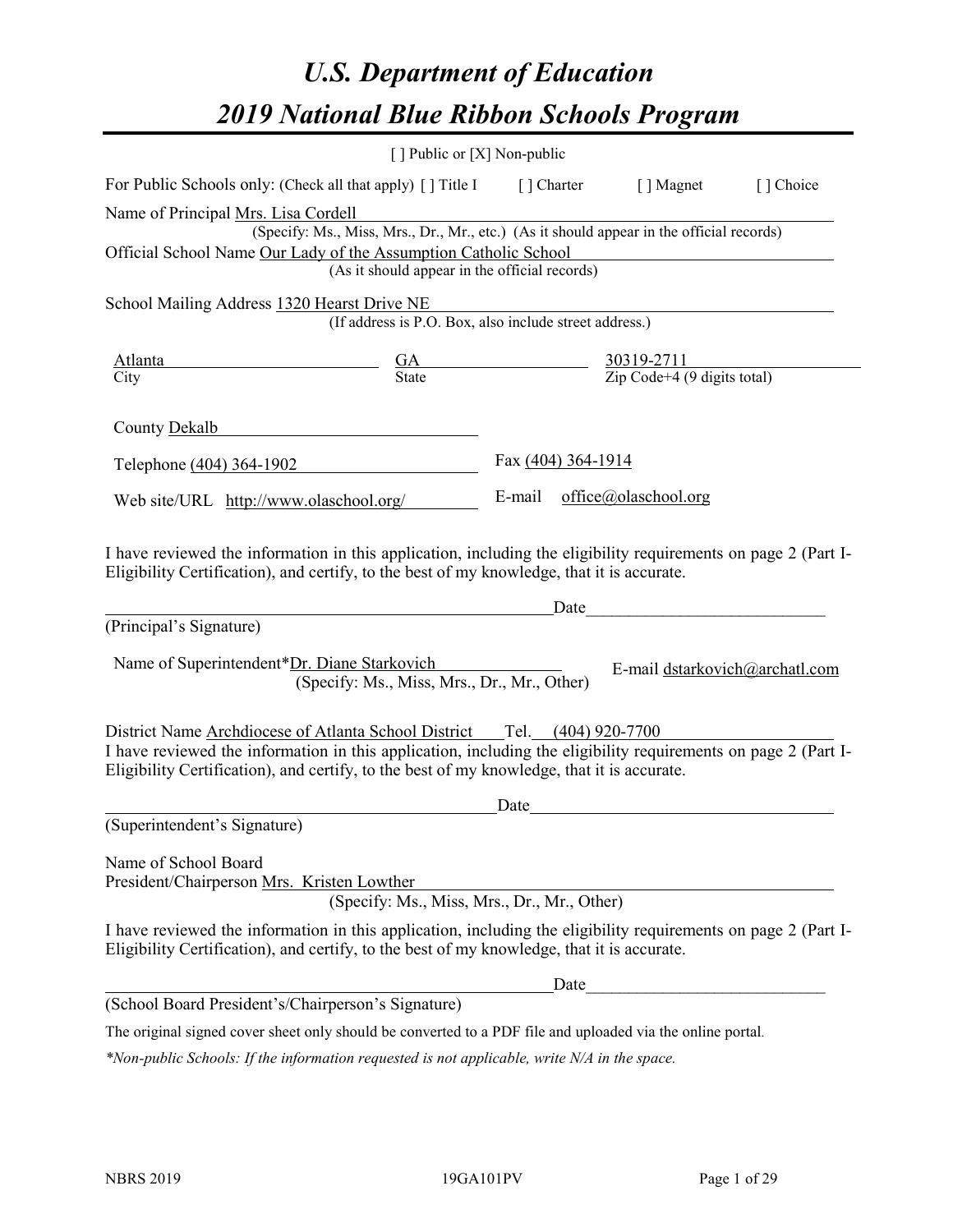# PART I – ELIGIBILITY CERTIFICATION

The signatures on the first page of this application (cover page) certify that each of the statements below, concerning the school's eligibility and compliance with U.S. Department of Education and National Blue Ribbon Schools requirements, are true and correct.

1. All nominated public schools must meet the state's performance targets in reading (or English language arts) and mathematics and other academic indicators (i.e., attendance rate and graduation rate), for the all students group, including having participation rates of at least 95 percent using the most recent accountability results available for nomination.

2. To meet final eligibility, all nominated public schools must be certified by states prior to September 2019 in order to meet all eligibility requirements. Any status appeals must be resolved at least two weeks before the awards ceremony for the school to receive the award.

3. The school configuration includes one or more of grades K-12. Schools on the same campus with one principal, even a K-12 school, must apply as an entire school.

4. The school has been in existence for five full years, that is, from at least September 2013 and each tested grade must have been part of the school for the past three years.

5. The nominated school has not received the National Blue Ribbon Schools award in the past five years: 2014, 2015, 2016, 2017, or 2018.

6. The nominated school has no history of testing irregularities, nor have charges of irregularities been brought against the school at the time of nomination. If irregularities are later discovered and proven by the state, the U.S. Department of Education reserves the right to disqualify a school's application and/or rescind a school's award.

7. The nominated school has not been identified by the state as "persistently dangerous" within the last two years.

8. The nominated school or district is not refusing Office of Civil Rights (OCR) access to information necessary to investigate a civil rights complaint or to conduct a district-wide compliance review.

9. The OCR has not issued a violation letter of findings to the school district concluding that the nominated school or the district as a whole has violated one or more of the civil rights statutes. A violation letter of findings will not be considered outstanding if OCR has accepted a corrective action plan from the district to remedy the violation.

10. The U.S. Department of Justice does not have a pending suit alleging that the nominated school or the school district, as a whole, has violated one or more of the civil rights statutes or the Constitution's equal protection clause.

11. There are no findings of violations of the Individuals with Disabilities Education Act in a U.S. Department of Education monitoring report that apply to the school or school district in question; or if there are such findings, the state or district has corrected, or agreed to correct, the findings.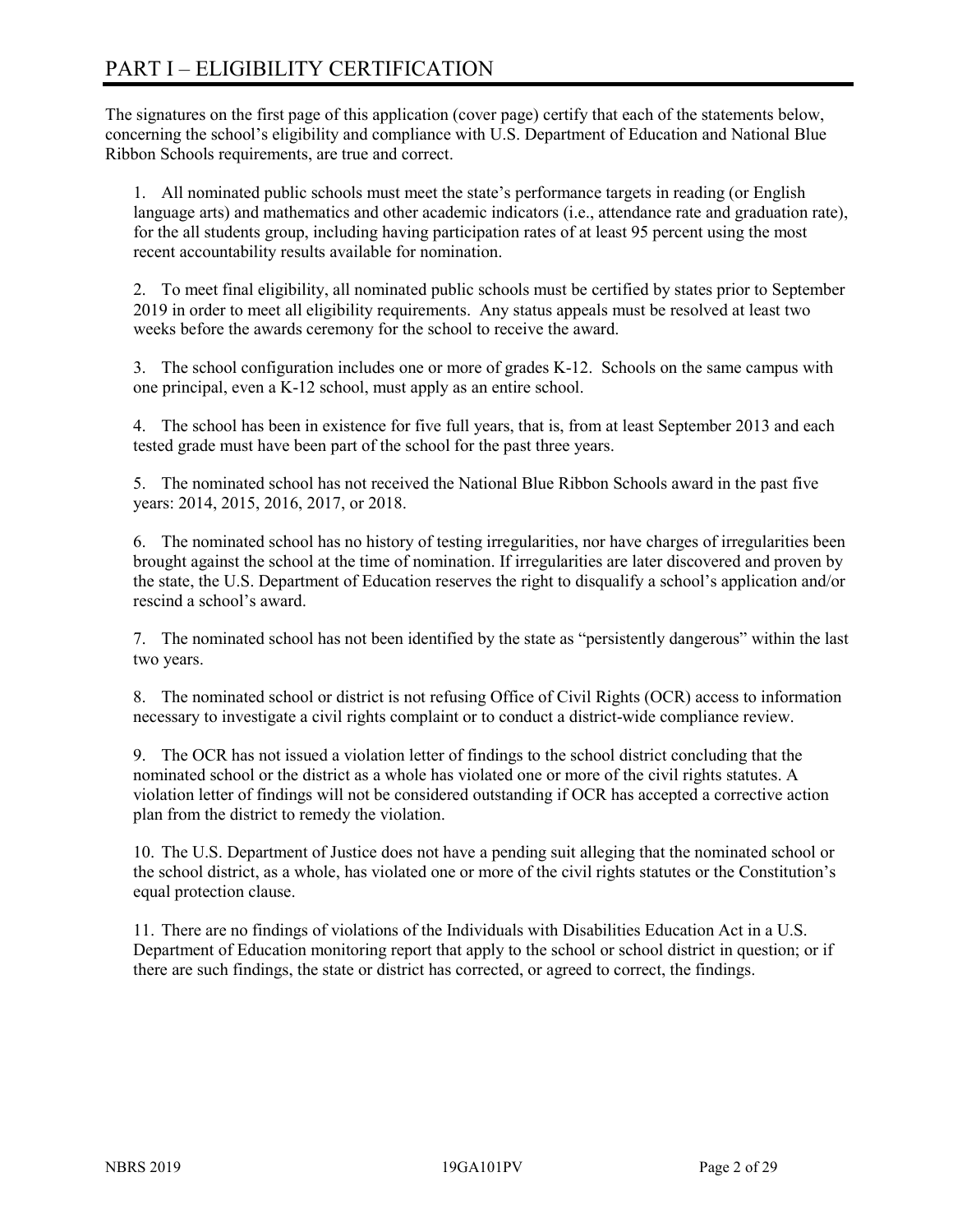**Data should be provided for the most recent school year (2018-2019) unless otherwise stated.** 

**DISTRICT** (Question 1 is not applicable to non-public schools)

| Τ. | Number of schools in the district<br>(per district designation): | 0 Elementary schools (includes K-8)<br>0 Middle/Junior high schools |
|----|------------------------------------------------------------------|---------------------------------------------------------------------|
|    |                                                                  | 0 High schools                                                      |
|    |                                                                  | $0 K-12$ schools                                                    |

0 TOTAL

**SCHOOL** (To be completed by all schools)

2. Category that best describes the area where the school is located:

[X] Urban or large central city [ ] Suburban

- [] Rural or small city/town
- 3. Number of students as of October 1, 2018 enrolled at each grade level or its equivalent in applying school:

| Grade                           | # of         | # of Females | <b>Grade Total</b> |
|---------------------------------|--------------|--------------|--------------------|
|                                 | <b>Males</b> |              |                    |
| <b>PreK</b>                     | 16           | 20           | 36                 |
| K                               | 15           | 34           | 49                 |
| $\mathbf{1}$                    | 35           | 33           | 68                 |
| $\mathbf{2}$                    | 25           | 28           | 53                 |
| 3                               | 22           | 30           | 52                 |
| $\overline{\mathbf{4}}$         | 24           | 34           | 58                 |
| 5                               | 30           | 28           | 58                 |
| 6                               | 35           | 36           | 71                 |
| 7                               | 18           | 27           | 45                 |
| 8                               | 18           | 19           | 37                 |
| 9                               | 0            | 0            | 0                  |
| 10                              | 0            | $\theta$     | 0                  |
| 11                              | 0            | $\theta$     | 0                  |
| 12 or higher                    | 0            | $\theta$     | 0                  |
| <b>Total</b><br><b>Students</b> | 238          | 289          | 527                |

\*Schools that house PreK programs should count preschool students **only** if the school administration is responsible for the program.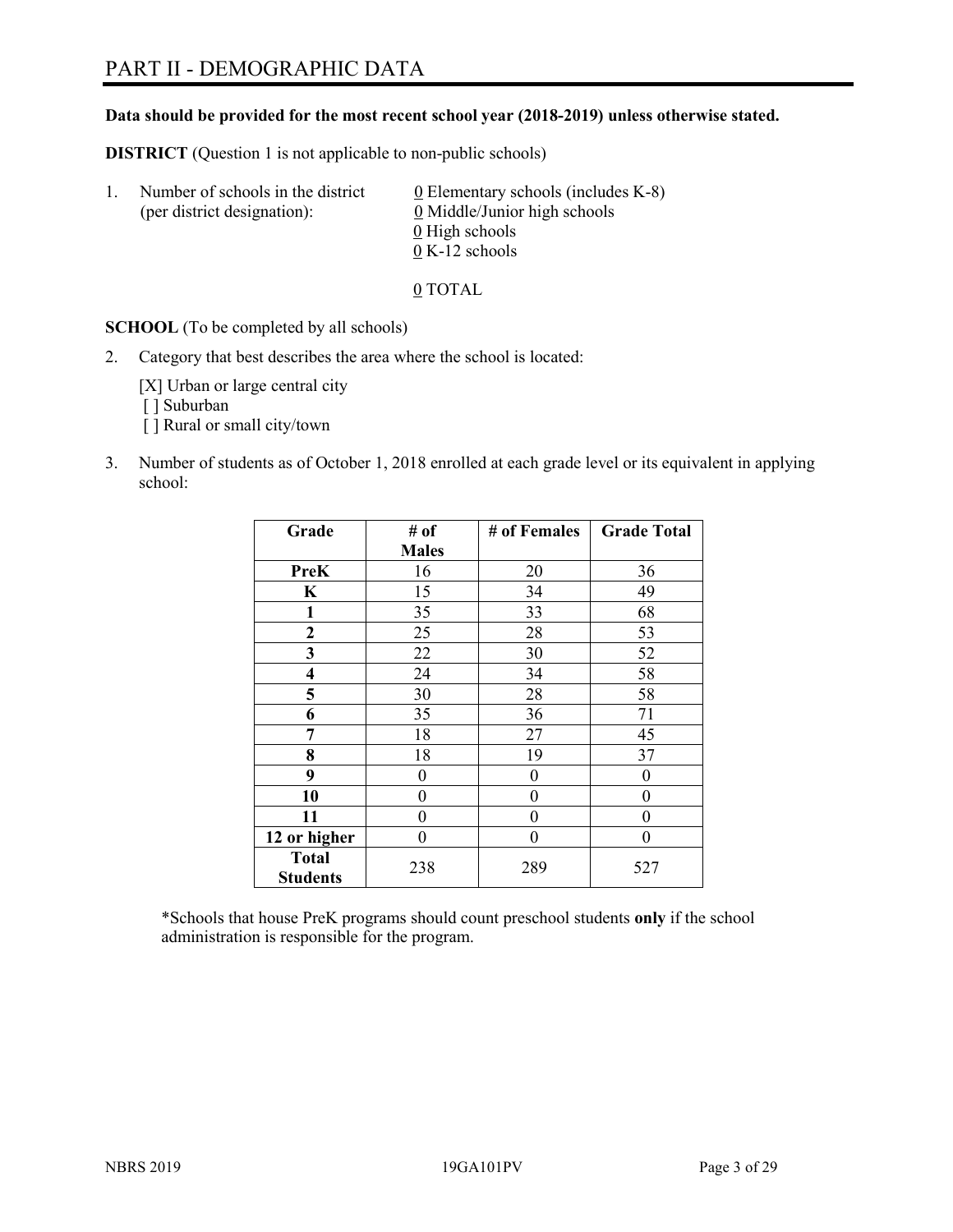4. Racial/ethnic composition of  $\qquad 0\%$  American Indian or Alaska Native the school (if unknown, estimate): 4 % Asian

1 % Black or African American  $\frac{2}{8}$ % Hispanic or Latino 0 % Native Hawaiian or Other Pacific Islander 79 % White 8 % Two or more races **100 % Total**

(Only these seven standard categories should be used to report the racial/ethnic composition of your school. The Final Guidance on Maintaining, Collecting, and Reporting Racial and Ethnic Data to the U.S. Department of Education published in the October 19, 2007 *Federal Register* provides definitions for each of the seven categories.)

5. Student turnover, or mobility rate, during the 2017 – 2018 school year: 1%

If the mobility rate is above 15%, please explain.

This rate should be calculated using the grid below. The answer to (6) is the mobility rate.

| <b>Steps For Determining Mobility Rate</b>    | Answer |
|-----------------------------------------------|--------|
| (1) Number of students who transferred to     |        |
| the school after October 1, 2017 until the    | 6      |
| end of the 2017-2018 school year              |        |
| (2) Number of students who transferred        |        |
| from the school after October 1, 2016 until   |        |
| the end of the 2017-2018 school year          |        |
| (3) Total of all transferred students [sum of |        |
| rows $(1)$ and $(2)$ ]                        |        |
| (4) Total number of students in the school as | 535    |
| of October 1, 2017                            |        |
| $(5)$ Total transferred students in row $(3)$ |        |
| divided by total students in row (4)          | 0.01   |
| $(6)$ Amount in row $(5)$ multiplied by 100   |        |

6. Specify each non-English language represented in the school (separate languages by commas): Catalan, Italian, Spanish, Malayalam, Lebanese, Chinese, Vietnamese, Indonesian

| English Language Learners (ELL) in the school:   | $0\%$<br>0 Total number ELL |
|--------------------------------------------------|-----------------------------|
| Students eligible for free/reduced-priced meals: | $1\%$                       |
| Total number students who qualify:               |                             |
|                                                  |                             |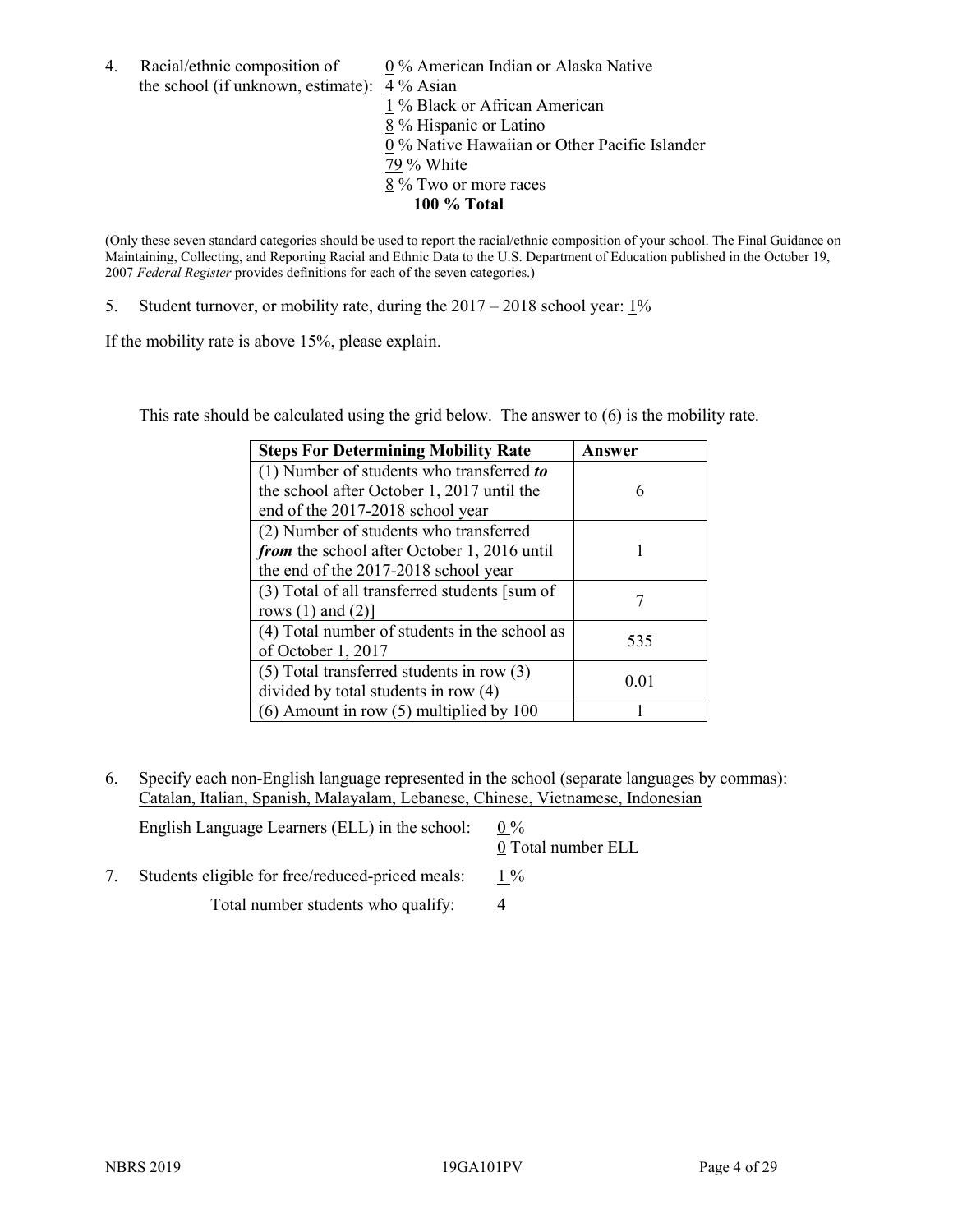29 Total number of students served

Indicate below the number of students with disabilities according to conditions designated in the Individuals with Disabilities Education Act. Do not add additional conditions. It is possible that students may be classified in more than one condition.

| 1 Autism                  | 30 Multiple Disabilities                |
|---------------------------|-----------------------------------------|
| 0 Deafness                | 0 Orthopedic Impairment                 |
| 0 Deaf-Blindness          | 1 Other Health Impaired                 |
| 0 Developmental Delay     | 19 Specific Learning Disability         |
| 0 Emotional Disturbance   | 7 Speech or Language Impairment         |
| 3 Hearing Impairment      | 0 Traumatic Brain Injury                |
| 0 Intellectual Disability | 2 Visual Impairment Including Blindness |

- 9. Number of years the principal has been in her/his position at this school: 7
- 10. Use Full-Time Equivalents (FTEs), rounded to nearest whole numeral, to indicate the number of school staff in each of the categories below:

|                                                                                                                                                                                                                              | <b>Number of Staff</b>      |
|------------------------------------------------------------------------------------------------------------------------------------------------------------------------------------------------------------------------------|-----------------------------|
| Administrators                                                                                                                                                                                                               | $\mathcal{D}_{\mathcal{A}}$ |
| Classroom teachers including those<br>teaching high school specialty<br>subjects, e.g., third grade teacher,<br>history teacher, algebra teacher.                                                                            | 27                          |
| Resource teachers/specialists/coaches<br>e.g., reading specialist, science coach,<br>special education teacher, technology<br>specialist, art teacher, etc.                                                                  | 9                           |
| Paraprofessionals under the<br>supervision of a professional<br>supporting single, group, or classroom<br>students.                                                                                                          | 15                          |
| Student support personnel<br>e.g., school counselors, behavior<br>interventionists, mental/physical<br>health service providers,<br>psychologists, family engagement<br>liaisons, career/college attainment<br>coaches, etc. | $\mathfrak{D}$              |

11. Average student-classroom teacher ratio, that is, the number of students in the school divided by the FTE of classroom teachers, e.g.,  $22:1$  19:1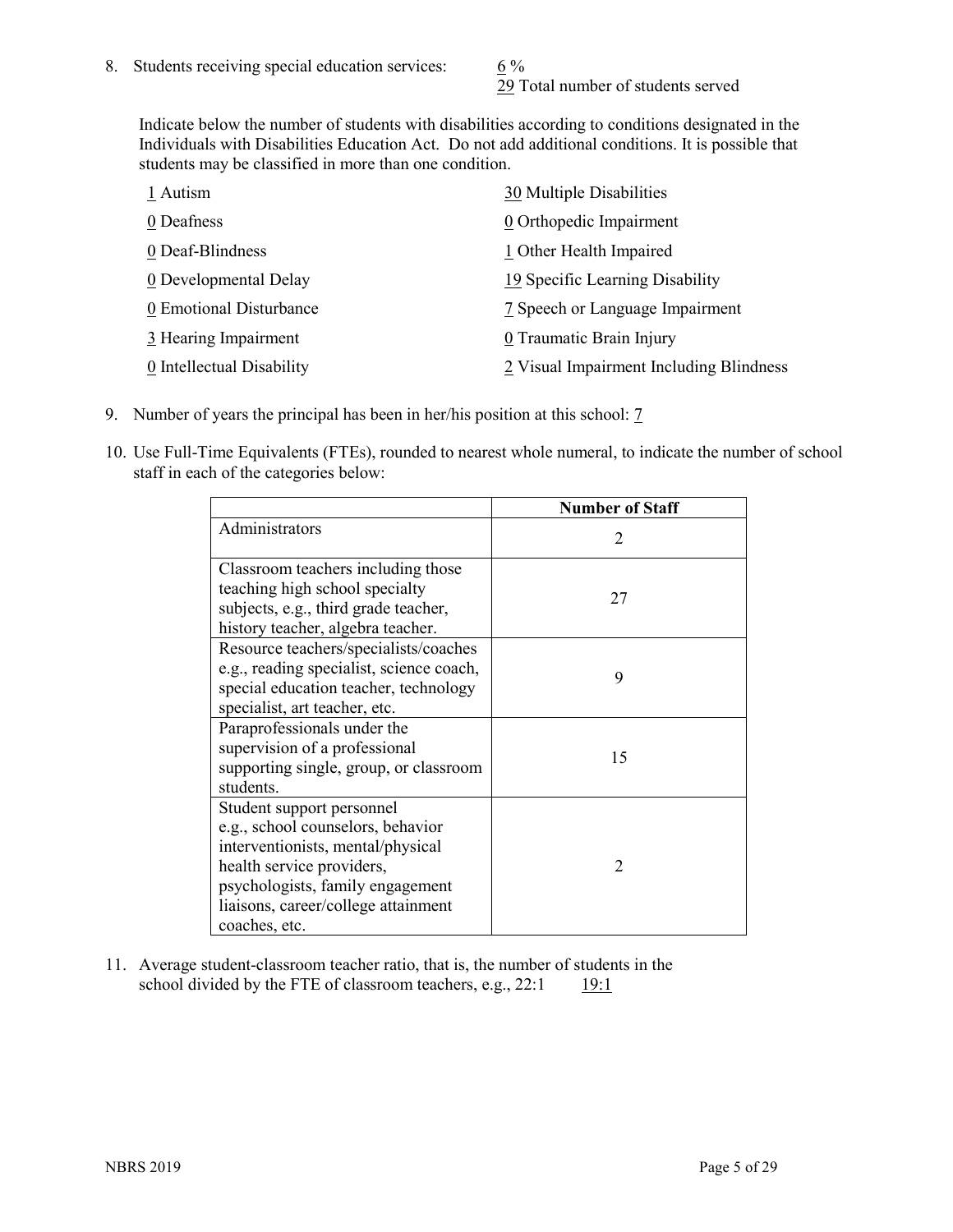12. Show daily student attendance rates. Only high schools need to supply yearly graduation rates.

| <b>Required Information</b> | 2017-2018 | 2016-2017 | 2015-2016 | 2014-2015 | 2013-2014 |
|-----------------------------|-----------|-----------|-----------|-----------|-----------|
| Daily student attendance    | 98%       | 97%       | 97%       | 98%       | 96%       |
| High school graduation rate | $0\%$     | $0\%$     | $0\%$     | 9%        | $0\%$     |

#### 13. **For high schools only, that is, schools ending in grade 12 or higher.**

Show percentages to indicate the post-secondary status of students who graduated in Spring 2018.

| <b>Post-Secondary Status</b>                  |       |
|-----------------------------------------------|-------|
| Graduating class size                         |       |
| Enrolled in a 4-year college or university    | $0\%$ |
| Enrolled in a community college               | 0%    |
| Enrolled in career/technical training program | $0\%$ |
| Found employment                              | 0%    |
| Joined the military or other public service   | $0\%$ |
| Other                                         | $0\%$ |

14. Indicate whether your school has previously received a National Blue Ribbon Schools award. Yes X No

If yes, select the year in which your school received the award. 2011

15. In a couple of sentences, provide the school's mission or vision statement.

OLA Catholic School seeks to create a nurturing environment grounded in the Catholic faith, which provides for the spiritual and academic development of each child.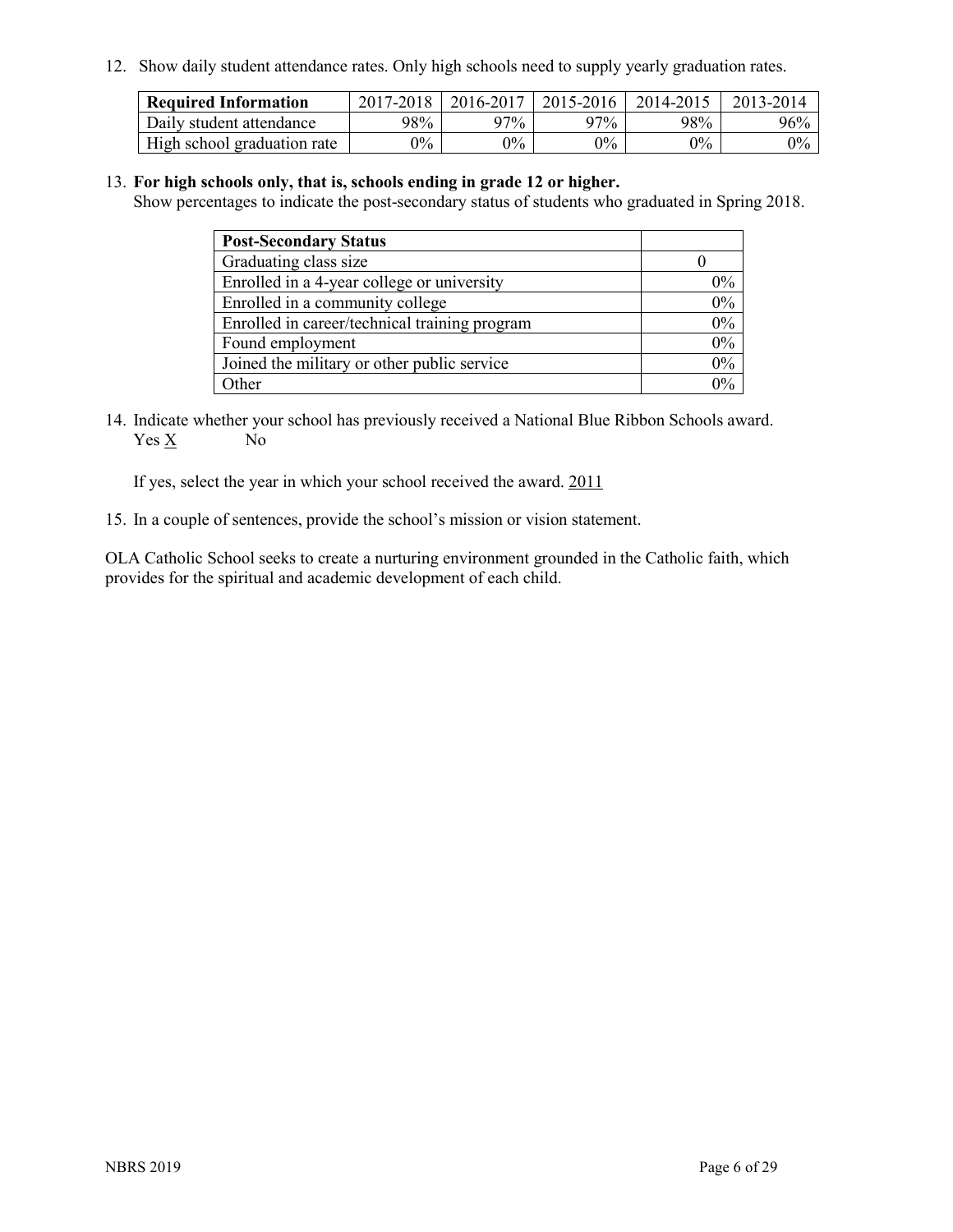# PART III – SUMMARY

Our Lady of the Assumption Catholic School (OLA) was established in 1951 by the Archdiocese of Atlanta and staffed by the Sisters of Mercy, known for their unique fourth vow of service. OLA is celebrating its sixty-seventh anniversary and is overseen by the Society of Mary, Marist priests. Located in Atlanta, Georgia, OLA is set in a residential portion of the city. Approximately 81% percent of the student body is from the OLA parish community, while the remaining students represent sixteen other local parishes. The student body is made up of African American (2%), Asian (4%), Caucasian (86%) and mixed races (8%). Student ethnicity is composed of Hispanic (9%) and Non-Hispanic (91%) cultures. OLA received accreditation in 1970 through the Southern Area Association of Colleges and Schools (SACS) and Southern Association of Independent Schools (SAIS) and is currently accredited by AdvancED.

The mission of OLA Catholic School - to create a nurturing environment grounded in the Roman Catholic faith, which provides for the spiritual and academic development of each child - is the heart and soul of the school community. Mission, faith and culture are intertwined through acts of mercy, prayer and respect and all participants remain dedicated to providing service on a local, national and global scale. The school exists to enrich academic performance, provide spiritual development and promote strong minds and bodies while teaching the beliefs and practices of the Catholic faith. Worship, service, respect, dignity and weekly Masses are part of the school's faith instruction and support a commitment to honor the traditions and visions of the Sisters of Mercy, the Society of Mary and the mission of OLA.

Our commitment to excellence begins with our instructional staff and permeates through all aspects at OLA. Teachers serve the school with dedication and expertise. They are innovative in the ways they meet the needs of all students in the classroom. Sixty-one percent of the faculty hold graduate degrees in their areas of specialization. Faculty and staff leaders participate and present at local, national and state-level conferences, enhancing our own community as well as assisting other educators.

Throughout the history of OLA, the school has accepted students with a variety of learning differences, demonstrating a commitment to fulfilling the school's mission. Consequently, OLA employs the largest support staff for students in the Archdiocese. Resource personnel include two counselors and four resource positions. These leaders have implemented strategies such as flexible seating, guided reading, and coteaching to challenge and assist all students to reach their potential. Expansion of the resource department has occurred over the years in order to be inclusionary and address the needs of the students and their families.

Our Lady of the Assumption fulfills its mission through sound educational practices with an emphasis on creating well-rounded students. Its educators promote creative thinking, teach problem solving strategies and differentiate lessons to meet the needs of all students. The recent addition of a STEM Coach promotes enduring understanding and collaboration in the areas of science, technology, engineering and mathematics at all grade levels. The faculty also volunteers after school to provide social and athletic opportunities. Community speakers and performers are provided annually to enhance the students' cultural and social emotional experience.

The school and community collaborate to provide a climate suitable for the educational and religious development of our students. As the primary educators of their children, parents support the partnership between home, school and their community. Ninety percent of OLA families provide service to the school throughout the year. In response to the increased demand for an OLA education and the critical need for improved facilities, in the fall of 2016, the school launched a capital campaign to expand its campus and fund enhancements to the school's facilities. This campaign allowed for the renovation and expansion of our existing campus in the fall of 2018 to offer state-of-the-art STEM and computer labs, a commercial kitchen, a middle school wing and additional classroom space. An elevator was added to enable handicapped access for students and visitors to our second floor.

Receiving the National Blue Ribbon School of Excellence distinction in 2011 highlighted the excellence of our program. OLA proudly displays the National Blue Ribbon seal on the entrance sign at the front of the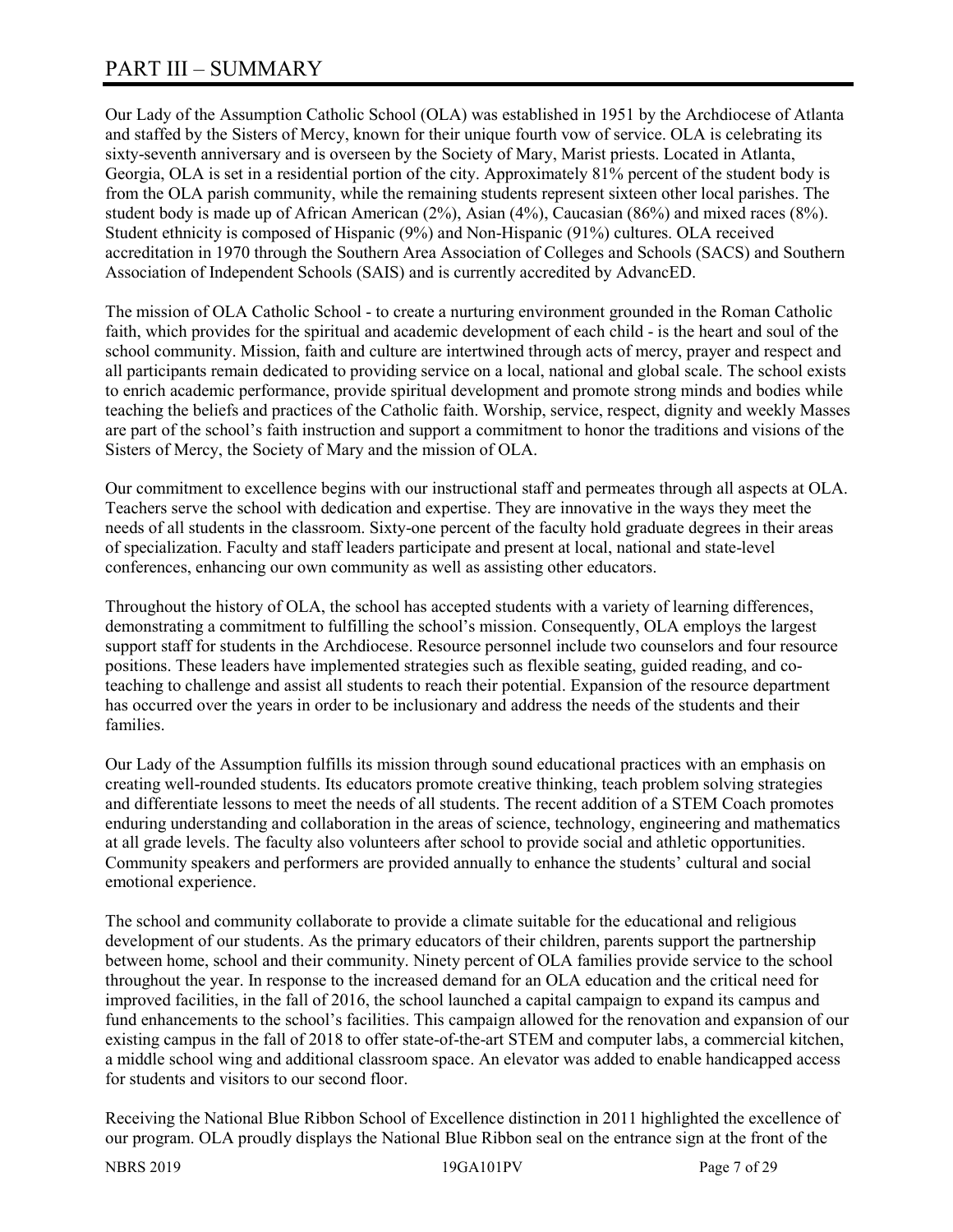school and all electronic and paper communications. Since earning this prestigious award, OLA has increased enrollment by 10.3% and strengthened the support and financial commitment of all stakeholders as reflected in an increase of both Annual Fund and Capital Campaign donations. OLA instituted an annual school-wide Day of Service in celebration of receiving this 2011 honor. This day of service is devoted entirely to projects benefiting local and worldwide organizations; parents and students alike participate in as many as 30 different service opportunities.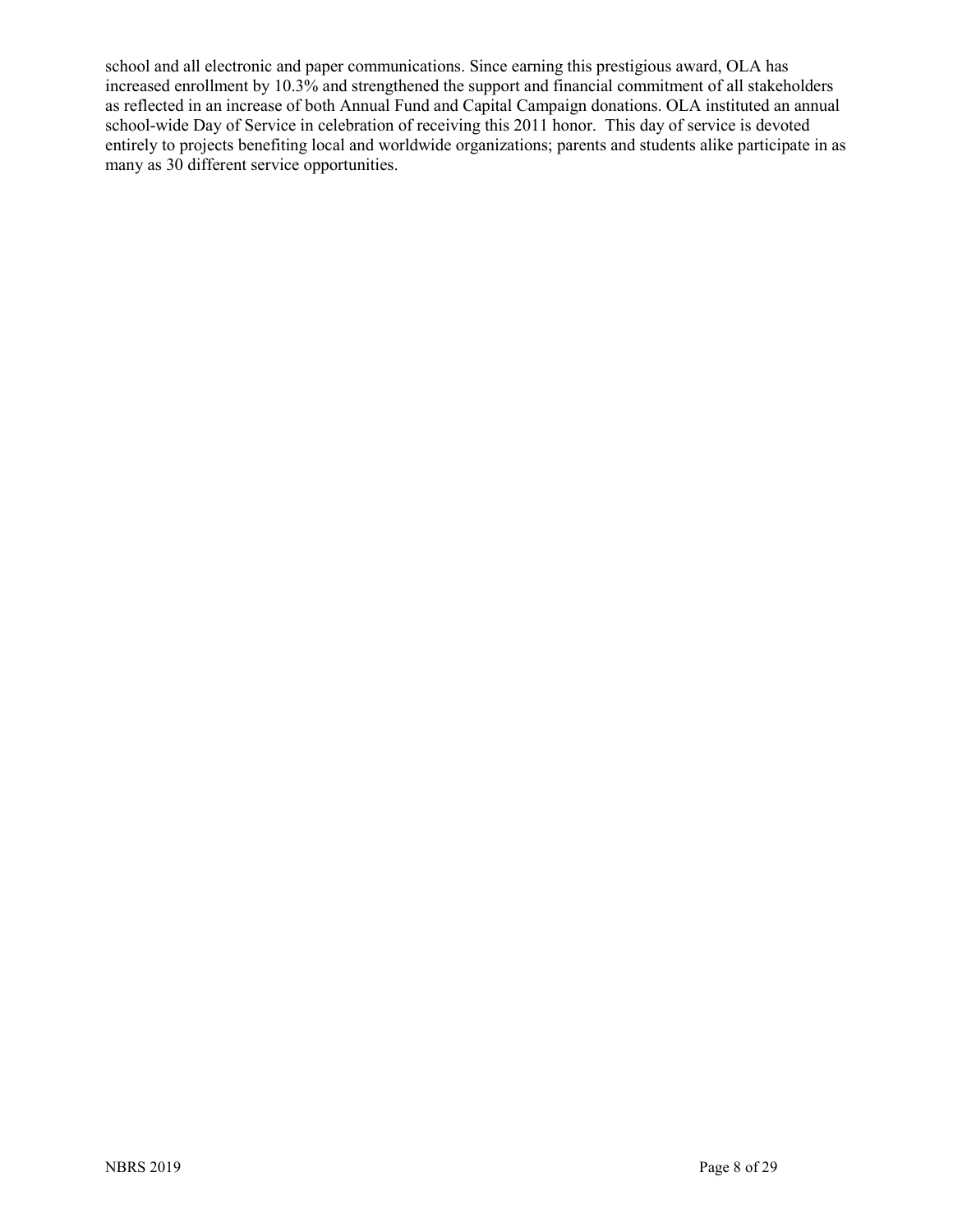### **1. Core Curriculum:**

### **1a. Reading/English language arts:**

Curriculum is provided by the Archdiocese of Atlanta in all areas. The Reading and English Language Arts curriculum encompass phonological awareness, phonics, spelling, reading, vocabulary, written composition and handwriting. In the primary grades, a strong phonemic awareness foundation develops through the incorporation of the Orton-Gillingham methodology. In primary and intermediate grades, McGraw-Hill Reading Wonders was selected based on performance data from the Iowa Assessments to address learning standards. In middle grades, novel units are chosen for exposure to both classic and current literature while also encouraging a deeper analysis of literary elements.

Teachers use a variety of both formative and summative assessments to drive instruction including Scholastic Reading Inventory (SRI), Dynamic Indicators of Basic Early Literacy (DIBELS) and Easy Curriculum Based Measures (easyCBM). Classroom teachers use multiple strategies to teach reading comprehension including oral discussion, active listening, mental imagery, teacher modeling and prior knowledge. Whole and small-group instruction enhance reading fluency, comprehension, vocabulary and written composition while incorporating higher-order and critical thinking skills. Guided reading groups allow teachers to observe individual progress and differentiate instruction to meet the needs of all learners. In addition, resource teachers on the Student Success Team support learners in whole group instruction and small groups direct assistance.

Language standards are also addressed through various resources such as Daily Grammar Practice, Vocabulary Workshop and Simple Solutions Grammar. All students have access to IXL, a technology resource which provides additional reinforcement of language arts standards. It also serves as an excellent tool to ensure understanding of grammatical concepts. Students use the guideline of a school-wide writing process to assist with editing, revising and publishing. This process is emphasized across all curricular areas. As the culminating assessment of writing, students complete a writing prompt which provides teachers with data to analyze and improve student performance.

### **1b. Mathematics:**

The mathematics curriculum focuses on mastery and application of computation and skills concepts. Both individualized and whole group instruction provide learning opportunities for diverse learners. Students are actively engaged in lessons through the use of centers, manipulatives, independent and cooperative problem solving and technology. An emphasis is placed on computation, problem-solving, real-world connections and analytical skills. Students show their understanding of math concepts by demonstrating the ability to reason. OLA seeks to expose students to concepts and then build upon the big idea and equip learners with the tools needed to achieve math competency.

Kindergarten through second grade students use Sadlier Math. This program focuses on the ability to explain problem solving skills in addition to the mastery of foundational concepts. Third through fifth grade students use Sadlier's Progress in Mathematics. Progress in Mathematics emphasizes the application of foundational skills in real world scenarios. The middle school curriculum advances students' understanding of abstract concepts through mastery of algebraic reasoning, number sense and proportional thinking. Additional math resources include Bright Ideas Press Simple Solutions and IXL. Simple Solutions is used in grades one through eight as a year-long spiral review of basic skills. IXL is a computer-assisted program that provides immediate feedback for students as they receive further practice with specific skills.

OLA utilizes Iowa Assessments and CogAT data to drive student placement in math classes beginning in grade five. Students have the opportunity to progress to Algebra I in grade eight. Students in grades kindergarten through fourth also benefit from ability grouping based on teacher recommendation and performance on previous assessments.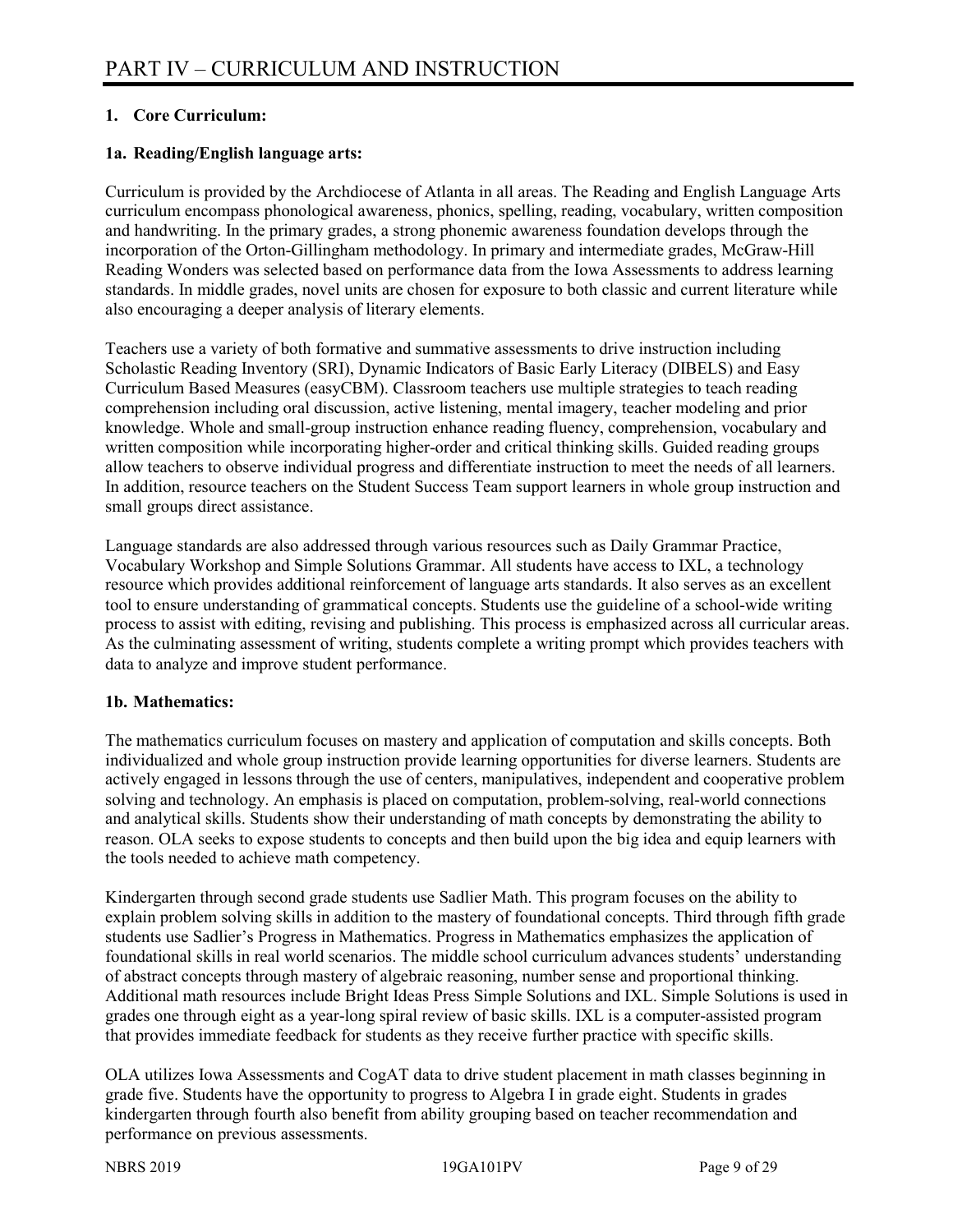### **1c. Science:**

Next Generation Science Standards (NGSS) provide the foundation for the science curriculum. The curriculum addresses all facets of earth and space science, life science, physical science and chemistry. Online science programs such as Accelerated Learning's STEMscopes, Mystery Science and IXL provide the resources necessary for hands-on inquiry and problem-based learning activities, student resources, intervention tools and accelerated materials. Teachers use these programs to devise plans to address the areas of strengths and weaknesses that are revealed through students' Iowa Assessment and CogAT scores. The use of STEM models allow for application of skills in which students think, process and create. Teachers correlate curriculum to real world scientific problems, which allow students to explain scientific solutions and design models to demonstrate ideas. Science teachers work carefully with their colleagues to develop and integrate activities that are cross-curricular. Faith is integrated throughout science lessons. Students learn how they are called to be good stewards of the Earth through the principles outlined in Pope Francis's encyclical, Laudato Si. OLA has a STEM coach for grades pre-kindergarten through eight, who assists teachers with implementing challenges and the engineering design process into their lessons.

In response to the need for more STEM related programs, our new facility, which opened in November 2018, includes a STEM lab. The STEM lab is designed to build 21st century skills using cutting edge technology and provides students with all ability levels challenging and engaging opportunities. The STEM lab provides for authentic assessment of learning based on portfolios. Portfolios are developed and presented by students to demonstrate project work and document learning.

### **1d. Social studies/history/civic learning and engagement**

The social studies curriculum gives students the opportunity to think critically, make informed decisions and communicate respectfully with others while learning history, geography, economics, political science, world cultures, social justice, faith, civics and government. All teachers collaborate to integrate and differentiate concepts across the disciplines and grade levels to deepen understanding and create meaningful connections.

Primary grades heavily integrate social studies standards into language arts units, assessing through discussion, participation in differentiated small groups and integrated Reading Wonders comprehension tests. Primary and intermediate classes use Scholastic's Let's Find Out, Time for Kids and Studies Weekly magazines to supplement the integrated curriculum, as well as using novels such as Molly's Pilgrim, Little House on the Prairie and Number the Stars. Intermediate and middle grades utilize Pearson's My World Interactive Social Studies textbooks for its clear and concise presentation of concepts.

Beyond texts, students research units of study, create individual and class presentations, examine primary sources for authenticity, apply informational processing skills and analyze content. Project and technologybased assessments challenge students to expand their thinking by making personal, as well as global connections. Guest speakers, storytellers and field trips also support many areas of the curriculum. Teachers utilize Iowa Assessment scores to guide and enhance teaching strategies.

OLA works to incorporate Catholic values with civic awareness through serving the community on our annual Day of Service, weekly community prayer gatherings and multi-grade level prayer families led by middle school students. Our annual flag raising ceremony, Veterans' Day celebration, Adopt-a-Cop program and monthly hearty meals for the homeless are examples of school-wide activities that increase awareness of civic duty. OLA seeks to instill the value of using talents and resources to serve others, improve communities and help make the world a better place.

### **1e. For secondary schools:**

### **1f. For schools that offer preschool for three- and four-year old students:**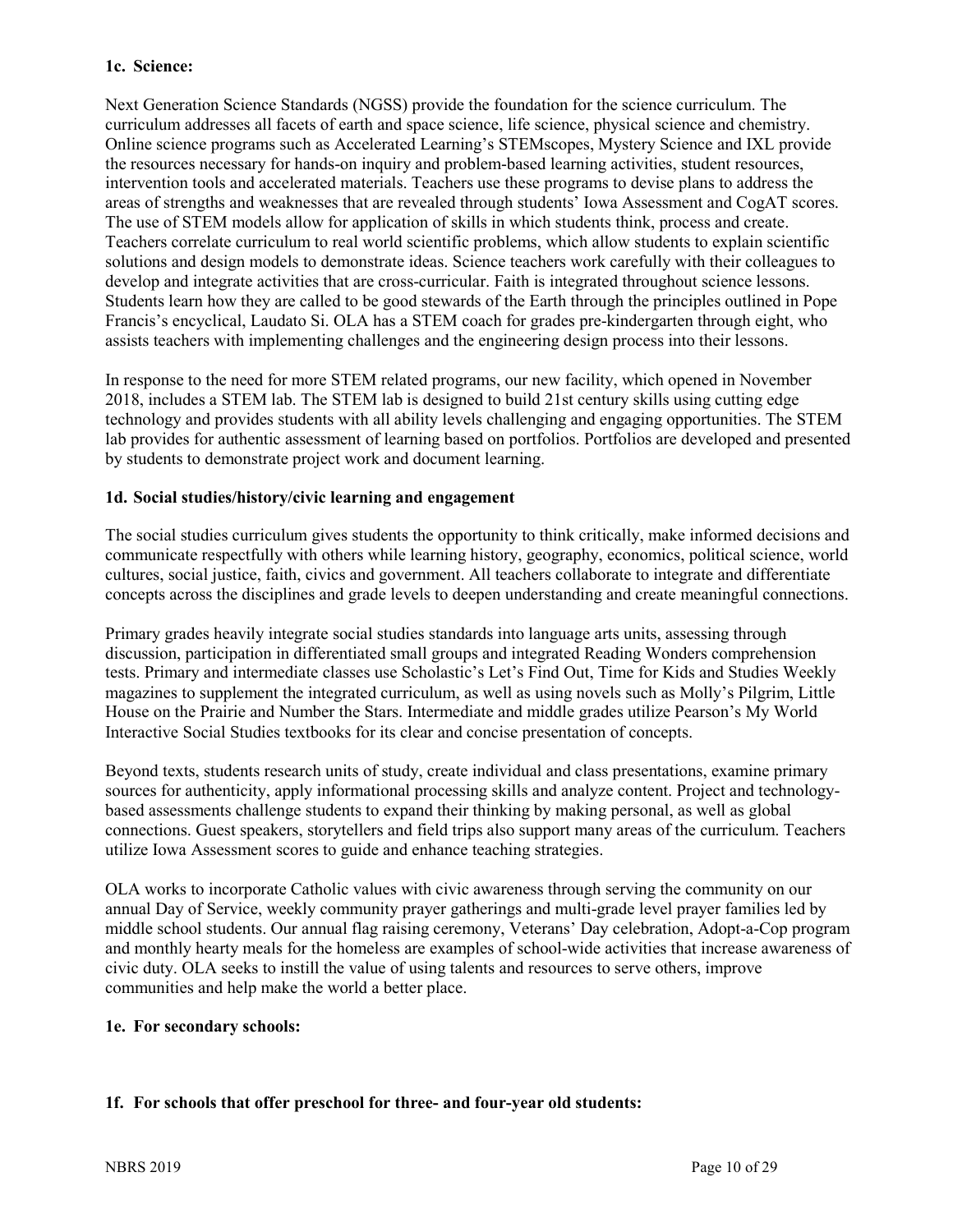The OLA pre-kindergarten program includes balanced instruction in reading, writing, math, religion, science and social studies. Students are exposed to rich literature to help foster a love of reading, build vocabulary and oral language skills by listening to, re-telling and narrating stories. Students are prepared to learn to read and transition easily into kindergarten. Kindergarten teachers report that our pre-kindergarten students have strong phonemic awareness skills. Students develop early math skills in various domains: numbers and operations, geometry, patterns and algebra, measurement and time and data representation and probability. They leave pre-kindergarten as confident, well-prepared early childhood learners.

### **2. Other Curriculum Areas:**

One of the components of the mission at OLA is to develop each child's spirit, mind and body. A myriad of other curriculum areas helps support this development.

All students at OLA attend visual arts weekly. The visual arts program includes exploring and creating art with a variety of artistic processes, tools and materials as well as utilizing the elements and principles of design. Creativity and visual communication are developed and strengthened throughout the art-making process. Students explore art for its historical, social, religious and cultural contexts to better appreciate how art is important to our world today.

Performing arts classes are available to all students on a weekly basis. Students in pre-kindergarten through third grade study the fundamentals of music including rhythm, steady beat, melodic line, expression and some basic musical notation. A variety of musical cultures, styles, composers and historical time periods are studied and related to other disciplines. Students in third grade extend their musical knowledge and learn the basics of the recorder. Students in grades four through eight choose to participate in either band or choir. In choir, previously learned skills such as musical terms, physiology of singing and music fundamentals are incorporated to expand the students' learning. Students in band experience learning to play a musical instrument and appreciate the value of working as a team. Choir and band performances are held twice a year. Students may also participate after school in fall and spring musical productions.

The physical education and health curriculum at OLA aligns with the National Standards for Physical Education. The program emphasizes the development of the fundamental skills and knowledge necessary to maintain lifelong physical activity and wellness. All students attend physical education classes twice each week. Instruction in physical education and health provides a solid basis in which students can foster and appreciate the benefits of living a healthy lifestyle.

The Spanish language program is taught weekly to all students in pre-kindergarten through fifth grade, with middle school students attending three times each week. Instruction at the lower level is introductory, exposing children to culture and language. In third through eighth grade, students read and write in Spanish, while enriching their cultural awareness. All students develop receptive and spoken skills through games, songs, listening comprehension activities and role plays.

At OLA, our technology program strives to arm students with future-ready skills, as well as supporting academics with technology. Pre-kindergarten through fifth grade classes have a set of iPads in each classroom and a Chromebook cart available for checkout. Middle school students participate in a one-to-one Chromebook program. Readily available technology allows for use in centers, differentiated instruction and technology-rich collaborative activities. Kindergarten through eighth grade students take part in weekly technology classes where students learn about coding, digital citizenship and skills needed for creating digital works.

The goal of the school library program is to make students "information literate," as well as to teach them the skills needed to access both print and non-print information. The primary grades go to the Media Center for story time weekly. Library skills instruction occurs weekly to all grades to support research projects in various subjects across the curriculum. To stimulate students' interest in reading, the Media Center hosts two book fairs a year and a Book Character Dress-Up Day. In addition, the third through sixth grades participate in the Archdiocesan Battle of the Books Contest.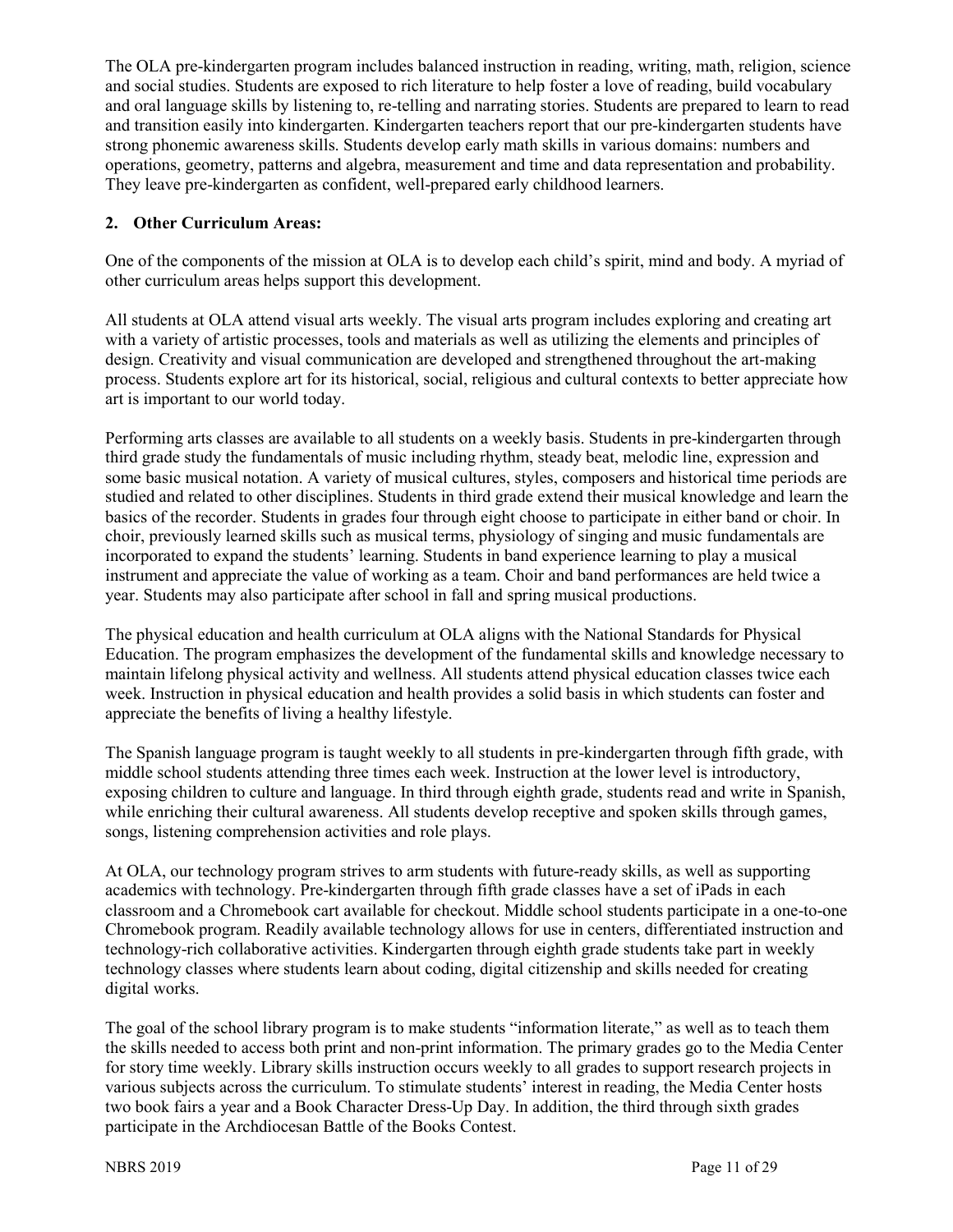Two guidance counselors offer classroom instruction to all students. They lead students through topics such as friendships, positive self-talk, empathy, stress management, online safety, healthy choices and conflict resolution. These discussions connect to OLA's mission statement and provide students with lifelong skills to help them navigate through difficult situations both inside and outside of school.

Students in middle school participate in two electives a year. Fifteen courses are available including Bible Study, Creative Writing, Financial Literacy, Knitting and Speak Out. These courses meet once per week and provide outlets for students to explore their creative side on a topic of interest. Students in grades three through five participate once per week in Creative Thinking class which offers students a variety of ways to extend their problem-solving and critical thinking skills.

### **3. Special Populations:**

As part of our commitment to academic excellence, OLA teachers recognize that each student possesses a unique learning style. Classroom instruction includes a variety of teaching methods and strategies to engage and support students' efforts to achieve at high levels. Differentiation of instruction is evident in guided math and reading groups, learning centers, flexible seating and cooperative learning opportunities. Teachers incorporate music and videos during instruction and "brain breaks" to reenergize and motivate students. STEM instruction presents students with a variety of hands-on, problem-based and inquiry-based projects that promote critical thinking.

OLA teachers employ a variety of techniques, including the use of rating scales, rubrics, demonstrations and presentations, to effectively assess student achievement and provide a comprehensive measurement of skill mastery. In addition, collaborative efforts are carefully assessed as students work with partners or in groups. Rubrics allow students to have a clear understanding of how their performance will be measured.

Technology is an instructional tool that is used at all levels to engage students and to support the learning process. Classrooms are equipped with interactive boards, laptops, iPads and Chromebooks, allowing teachers to integrate content in this age of digital learning. In addition, projectors, document cameras and numerous supplemental print and multimedia resources aid teachers in the presentation of content material. Students in pre-kindergarten through grade five utilize technology for center work, cooperative learning, additional skill practice, research and presentation creation. Middle school students have individual Chromebooks on which they use Google Classroom applications to enhance learning and as a resource for textbooks. Research skills are explicitly and progressively taught and research databases allow students the necessary resources to support their units of study.

The staff at OLA includes four resource teachers and two guidance counselors to assist students with academic or behavioral support. All primary-level teachers have been trained and incorporate Orton-Gillingham's techniques to enrich and enhance reading, phonics and spelling instruction. Early intervention and flexible resource support are used to identify and remediate areas of need for individual students. Teachers use preassessments to determine what students know in order to tailor their instruction to above and below grade level students. Students in grades three through five may be placed in advanced reading groups and students in grades five through eight may be placed in advanced math groups.

Faculty and administration analyze the results of the Iowa Assessments and CogAT to determine areas of strengths and weaknesses at each grade level as well as individual student growth. Students are tested in reading comprehension using EasyCBM, and those indicating a weakness are provided with additional support. IXL data provides teachers with information on areas for remediation in other content areas. Classroom teachers conduct item analyses of tests in specific subject areas to ensure mastery and identify skills needing content reinforcement. Formative assessment strategies occur throughout lessons, including thumbs-up/thumbs-down, the use of dry erase boards, exit tickets, Kahoot, Padlet and Plickers.

Currently, there are no subgroups with an achievement gap of 10 or more percentage points.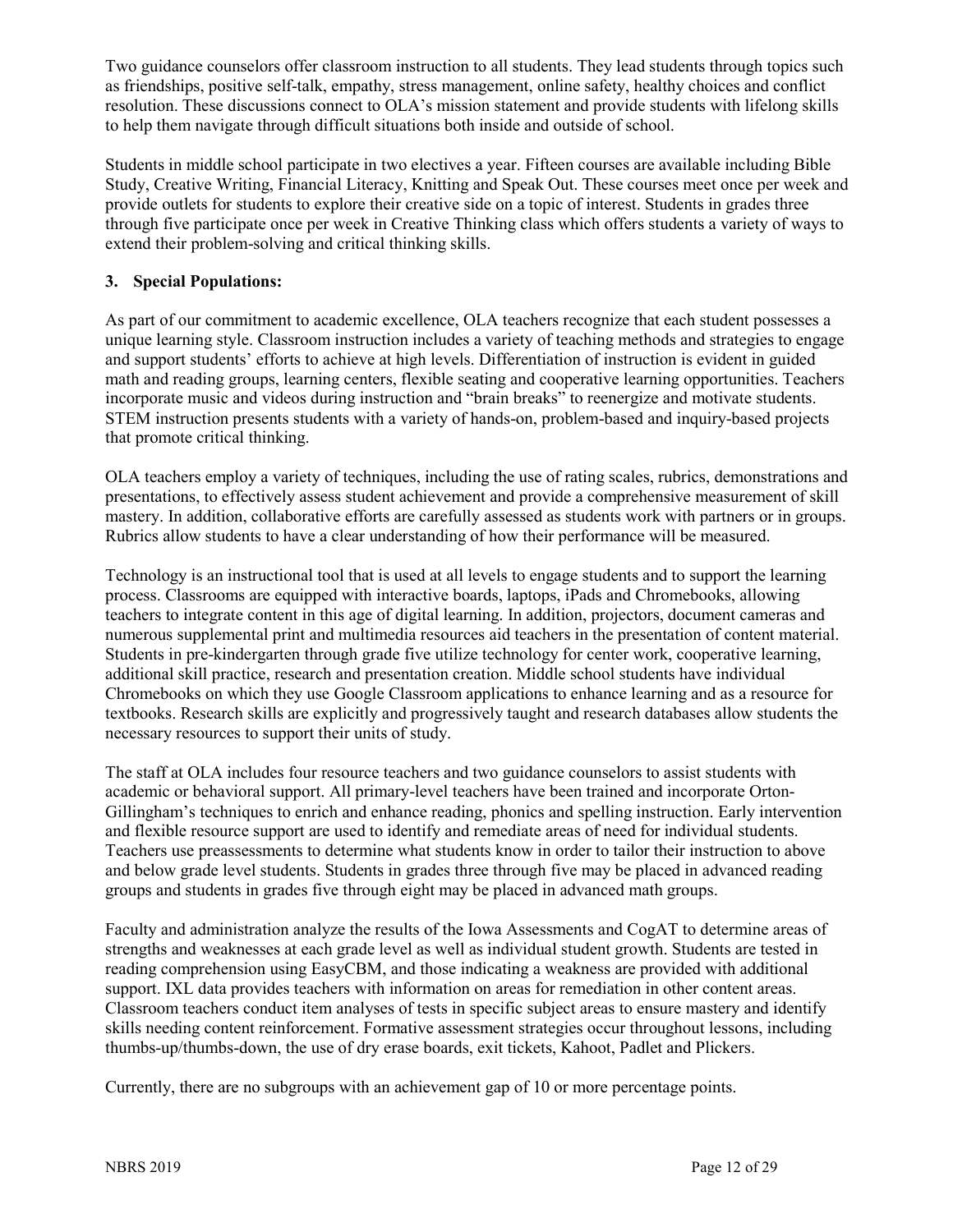### **1. School Climate/Culture:**

Teachers are vital to the success of each student. Through the implementation of Archdiocesan standards, teachers honor, adapt and differentiate to meet the needs of a variety of learners thus creating an engaging learning environment. Evidence of teacher support and value can be seen in professional learning communities, teacher luncheons, faculty retreats and parent prayer circles. The administration encourages partnerships in teaching, with teachers observing, sharing and problem-solving with colleagues. Moreover, faculty work closely with grade-level student support teachers to optimize individual success.

The nurturing climate of OLA is evident throughout the student body. Interaction of students across grade levels during programs such as Prayer Families, Safety Patrol and annual Day of Service provide opportunities for all students to help build the school's positive culture. Sitting side by side, middle school students serve as role models to the younger student body. Students are recognized for displaying Virtues of the Month, further fostering a community which represents the Body of Christ. Faculty regularly send Living the Promise postcards to parents highlighting acts of empathy and kindness displayed by their children.

Parent support and input in school-wide projects and ministries link the school body as one community serving one another and the greater Atlanta community. Classrooms have adopted police officers in the Adopt-a-Cop program. Veterans and first responders are honored at special luncheons. The Atlanta homeless are supported through a hearty meals program. Coats are collected, food pantries are filled and refugees are given essential provisions to assist in establishing their new home.

The fulfillment of the mission of OLA is embodied in its students, faculty, staff and parents. Feedback from stakeholders through annual surveys confirms the presence of the school's loving, enriching and challenging environment. OLA is a school where the gifts of faculty, staff, parents and, most importantly, students are treasured, acknowledged and nurtured.

### **2. Engaging Families and Community:**

A strong partnership exists among our faculty, staff and school community. Consistent communication and parent involvement are at the core of our engagement success.

OLA offers many communication vehicles to ensure continued engagement with our families including a weekly e-newsletter detailing school-wide messages, individual grade level weekly e-newsletters, Thursday folders sent home through each student containing graded school work along with any other vital information and room parent communications. In addition, OLA utilizes the school website, social media posts and Parent Alert phone calls to inform stakeholders of pertinent school-related information. The school also utilizes RenWeb as its password-protected portal where parents can find information regarding homework, grades, upcoming events and necessary forms. OLA is also using SeeSaw to share a glimpse into students' daily activities. Additionally, quarterly report cards, mid-term progress reports, parent teacher conferences and annual parent surveys further engage parents as partners. Incoming families are assigned an ambassador family to welcome and engage them in the OLA community.

Parent involvement is woven into all layers of our school. Our Home and School Association (HSA) is a parent organization that provides a vital and much-appreciated service to school leadership and the entire school community. Our active HSA meets monthly and oversees many community events such as student enrichment activities, spiritual life efforts, principal coffees, Muffins with Mom, Donuts with Dad, Father Daughter Sock Hop, Mother Son Night and the bi-annual Gala and Art in the Park(ing Lot) events. Parents often attend weekly Friday morning prayer service, Virtue of the Month award ceremonies and school Masses. Volunteerism is high and parents offer vital help with special events including field day, Day of Service and Grandparents' Day while also serving every day in the school dining hall and the library. In the classroom, our parents volunteer on projects, special celebrations and reading to our students.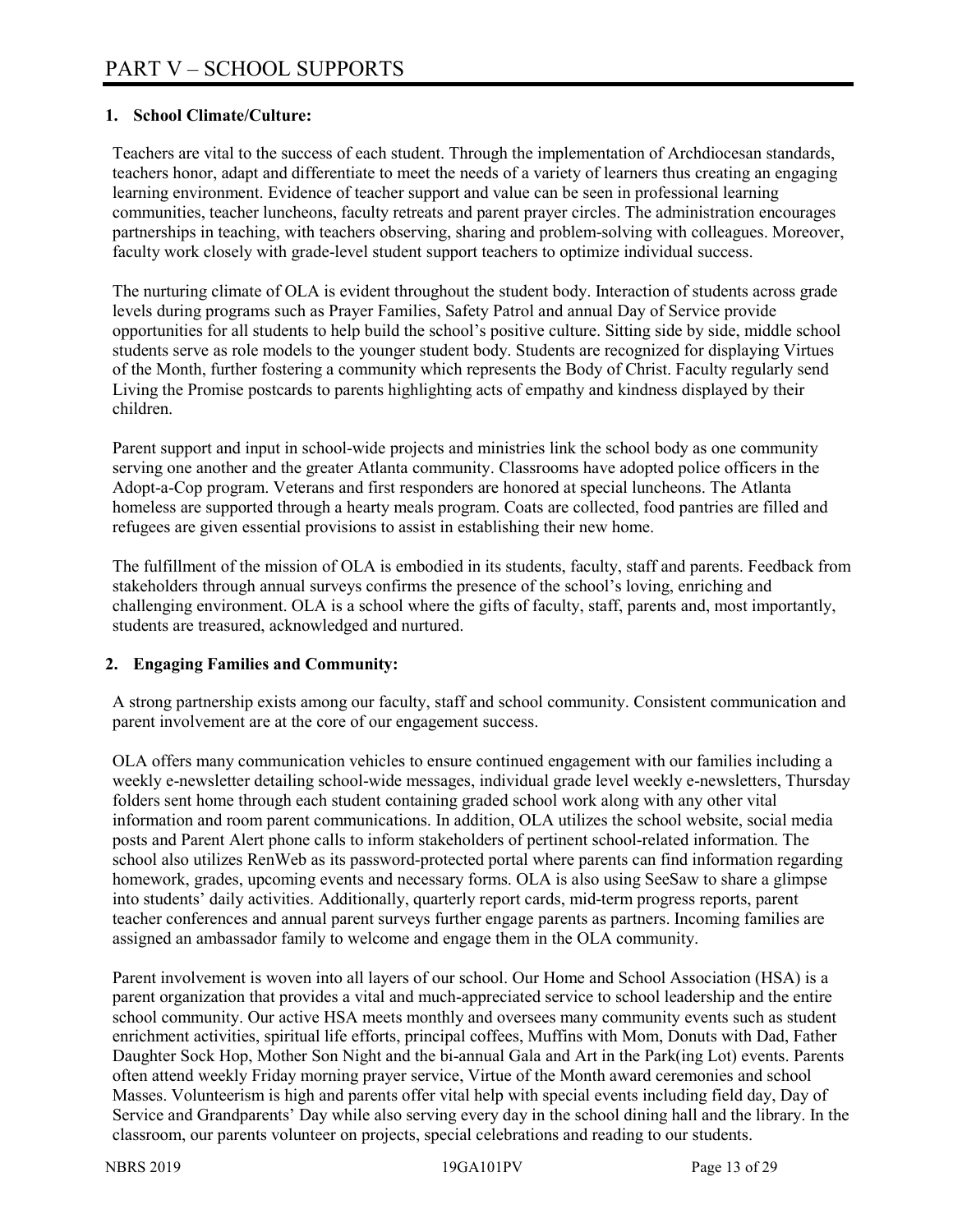The School Advisory Council supports both the principal and the pastor. This collaboration focuses on Catholic identity, curriculum, strategic planning, finances, facilities, marketing, development and advocacy. The School Advisory Council meets quarterly.

Our school has cultivated many community partnerships outside of the school setting. Throughout the year, such activities include monthly hearty meals for the homeless, participation in the Adopt-a-Cop program, community service work through our annual Day of Service, holiday cards in neighbors' mailboxes and Catholic Charities refugee support with our Adopt-a-Family program.

### **3. Professional Development:**

The administration and faculty of Our Lady of the Assumption Catholic School view life-long learning as imperative for educators and for the success of OLA students. OLA strives to develop new teachers and enrich practiced educators with a variety of professional development. Consequently, student achievement is enhanced through shared ideas and learned best practices. To guide teacher education, OLA requires professional goal setting based on archdiocesan goals, school-wide goals and data drawn from student assessments.

Embedded professional development opportunities as well as outside learning experiences are funded for, developed and offered to the faculty. These include conferences, graduate level course work, Archdiocesan and local collaboration, on-site workshops and peer mentoring. The wide variety of professional development opportunities helps teachers refine their professional expertise. Funding for professional development is available through budgeted monies, a teacher endowment and Title IIA. Teachers maintain a professional learning log and accrue at least thirty hours yearly as a necessary part of the certification process as established by the Georgia Professional Standards Commission and by Archdiocesan certification requirements.

Significant improvements have been realized with OLA's goal-directed professional development plan. To improve higher order and critical thinking skills, the administration dedicated faculty meetings for workshops with an outside expert and with internal peer leaders. Subsequently, teachers implemented enhanced questioning techniques and now have greater expectations for student responses. The administration also developed plans for creating OLA's STEM initiative and created a new teaching position leading to a school-wide STEM program focusing on critical thinking, engineering and integrated lessons. Regular technology seminars are provided to enhance technology in the classroom. Research, formative assessments, creative expression and collaboration have advanced at every level because of teachers' increased skills.

Following a recent seminar, Responsibility Centered Discipline, the school has seen a decrease in office reports and infractions of the conduct code. This program delivers techniques for discipline which regulate student behaviors with a positive, respectful, dignified and thereby more Catholic approach.

Finally, OLA is a highly collaborative environment. A program called "Three Cheers for Peers" provided teachers with substitutes and time in the day to observe and meet with colleagues. Survey feedback expressed overwhelming support of peer-to-peer learning. Therefore, this year OLA has established formal professional learning communities. These communities are tasked with different initiatives dedicated to student achievement and school improvement.

### **4. School Leadership:**

Our Lady of the Assumption Catholic School is a parish school within the Archdiocese of Atlanta. Under the authority of Our Lady of the Assumption Church's pastor, the principal follows all the policies of the Archdiocese. The principal collaborates with the pastor, the School Advisory Council and administrative team to ensure alignment to the school's mission. All employees serve under the auspices of the principal and work to enhance, enrich and remediate the student population.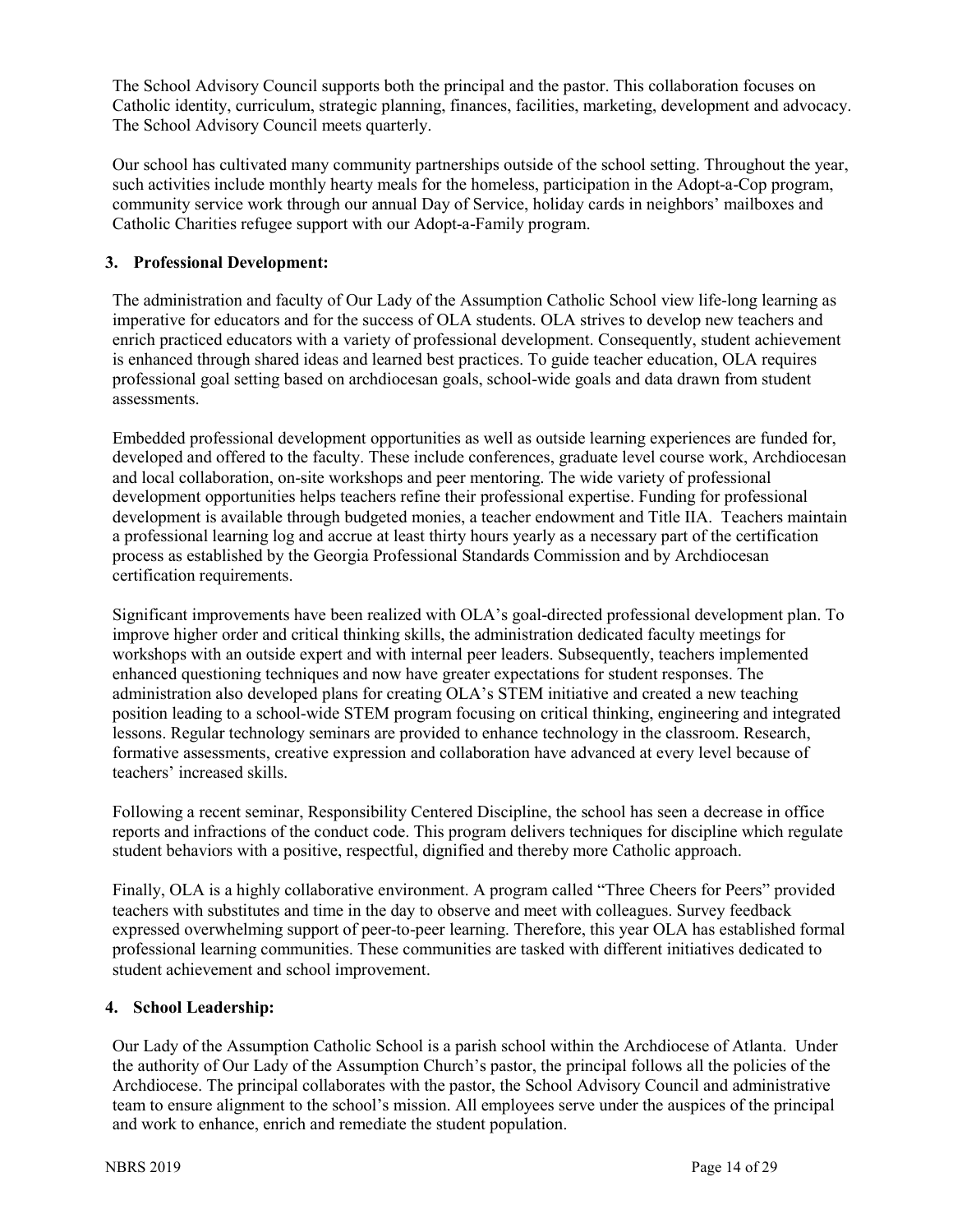As the spiritual, academic and managerial leader of the school, the principal promotes the philosophy of student learning in a nurturing environment while working to meet the academic and spiritual needs of each child and providing a Catholic education to all students. The principal establishes the culture of dignity and respect for all individuals and models for all stakeholders the responsibility to exemplify a faith-filled life. Students and teachers are encouraged to be the best version of themselves through the OLA School Promise recited every day along with morning prayer and the Pledge of Allegiance.

The principal encourages collaborative leadership to enhance student achievement and school improvement. Collaboration occurs between the principal, pastor, School Advisory Council, Home and School Association and the administrative team to enhance learning at OLA. Community members serve on these committees to ensure alignment to the school mission. This collaboration focuses on Catholic identity, curriculum, strategic planning, finances, facilities, marketing, advancement and advocacy, all of which ultimately support student learning. The principal also collaborates with the Parish Finance Committee and Office of Catholic Schools to ensure the alignment of policies and procedures.

The administrative team, consisting of the principal, assistant principal, business manager, advancement director, admissions director, curriculum coordinator and communications coordinator, assists the principal in monitoring curriculum alignment, student progress, instructional practices and adherence to mission. This team works to ensure the school runs efficiently and continues its outstanding viability.

Budgeted funds are allocated for resources, scholarships and professional development. The principal fosters life-long learning for teachers and students. Teachers assume leadership roles by participating in embedded professional learning communities focusing on district and school-wide goals, leading professional development presentations and disseminating research-based practices to colleagues learned through conferences.

The principal is visible in the community attending parish and athletic events, cultivating donor support and seeking community involvement. These relationships foster and promote the Catholic faith and guide the exemplary educational program at OLA.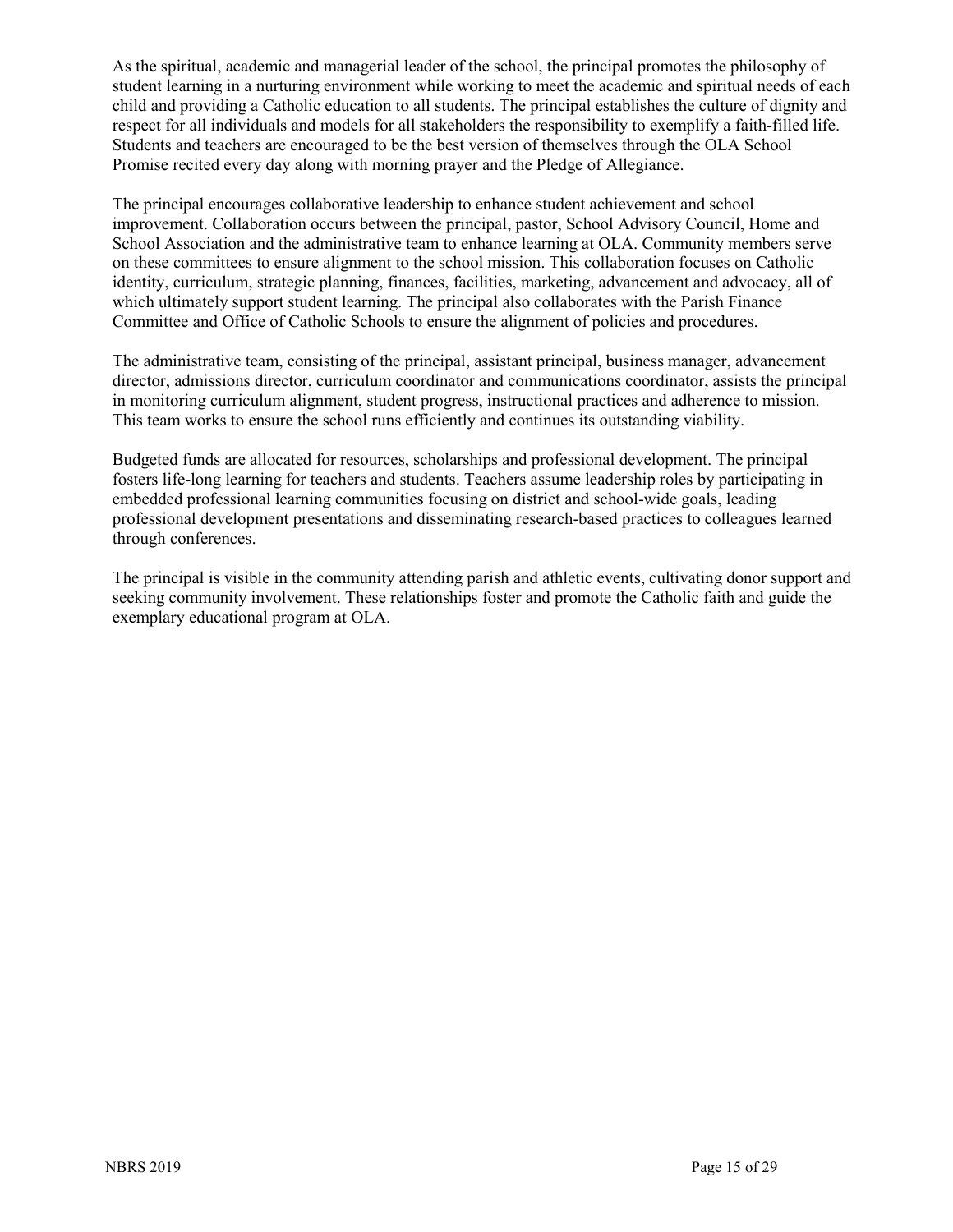The mission statement provides the foundation for academic success at Our Lady of the Assumption Catholic School. The tenets of the Catholic faith are the basis in which the school seeks to create a learning environment that nurtures the whole child both spiritually and academically. The mission statement guides all stakeholders to inspire students to develop their individual, God-given gifts and talents; to help students reach their academic potential in a supportive learning environment; and, to instill in students the commitment to serve others. We have found our increased focus on service to others to be one of the most instrumental factors in OLA's success.

As a longstanding tradition, OLA faculty and students participate in a variety of service projects throughout the year. In 2011, to celebrate being named a National Blue Ribbon School of Excellence, OLA established an additional service opportunity, an entire Day of Service. The day honors the fourth vow of service taken by the Sister of Mercy nuns who staffed the school from its inception. Following Mass, students in all grades participate in projects, both on and off campus, serving over twenty-three organizations. The entire day is focused on serving others.

We have found that continuous and consistent volunteering in community service projects and helping others has been very fulfilling for both the faculty, the students and the parent community. Since implementing an Annual Day of Service and through our various other service projects, we are seeing our students develop a stronger sense of gratitude for what they have and empathy for the needs of the less fortunate around them. Additionally, our Annual Day of Service also requires a great number of parent volunteers. We have seen an increased sense of community and pride among our parent base since establishing this effort.

Research has shown that when children volunteer or participate in service they are more likely to have stronger academic goals and outcomes, are more motivated and get along better with others. Through these acts of service to others, our students are also further developing skills that go hand in hand with benefiting their academic work such as leadership, communication, dependability, time management, decision making and team work. Finally, our focus on serving others supports accreditation goals and Laudato Si', Pope Francis' call for us all to hear the cry of the earth and the cry of the poor.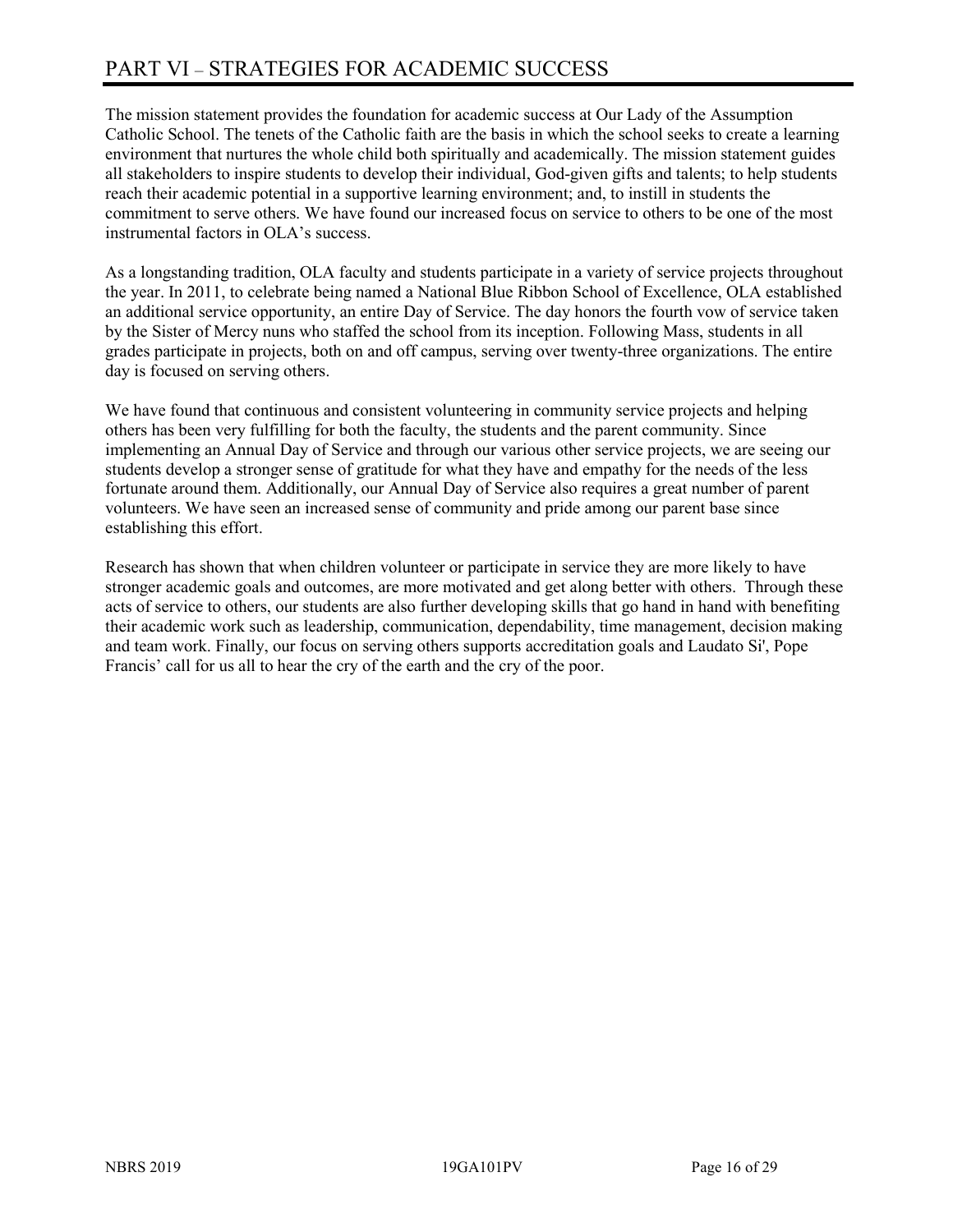# PART VII – NON-PUBLIC SCHOOL INFORMATION

1. Non-public school association(s): Catholic

Identify the religious or independent associations, if any, to which the school belongs. Select the primary association first.

|    | 2. Does the school have nonprofit, tax-exempt $(501(c)(3))$ status?                                    | $Yes\ X$ | No. |
|----|--------------------------------------------------------------------------------------------------------|----------|-----|
| 3. | What is the educational cost per student?<br>(School budget divided by enrollment)                     | \$9877   |     |
|    | 4. What is the average financial aid per student?                                                      | \$2475   |     |
|    | What percentage of the annual budget is devoted to<br>scholarship assistance and/or tuition reduction? | $2\%$    |     |
| 6. | What percentage of the student body receives<br>scholarship assistance, including tuition reduction?   | 6%       |     |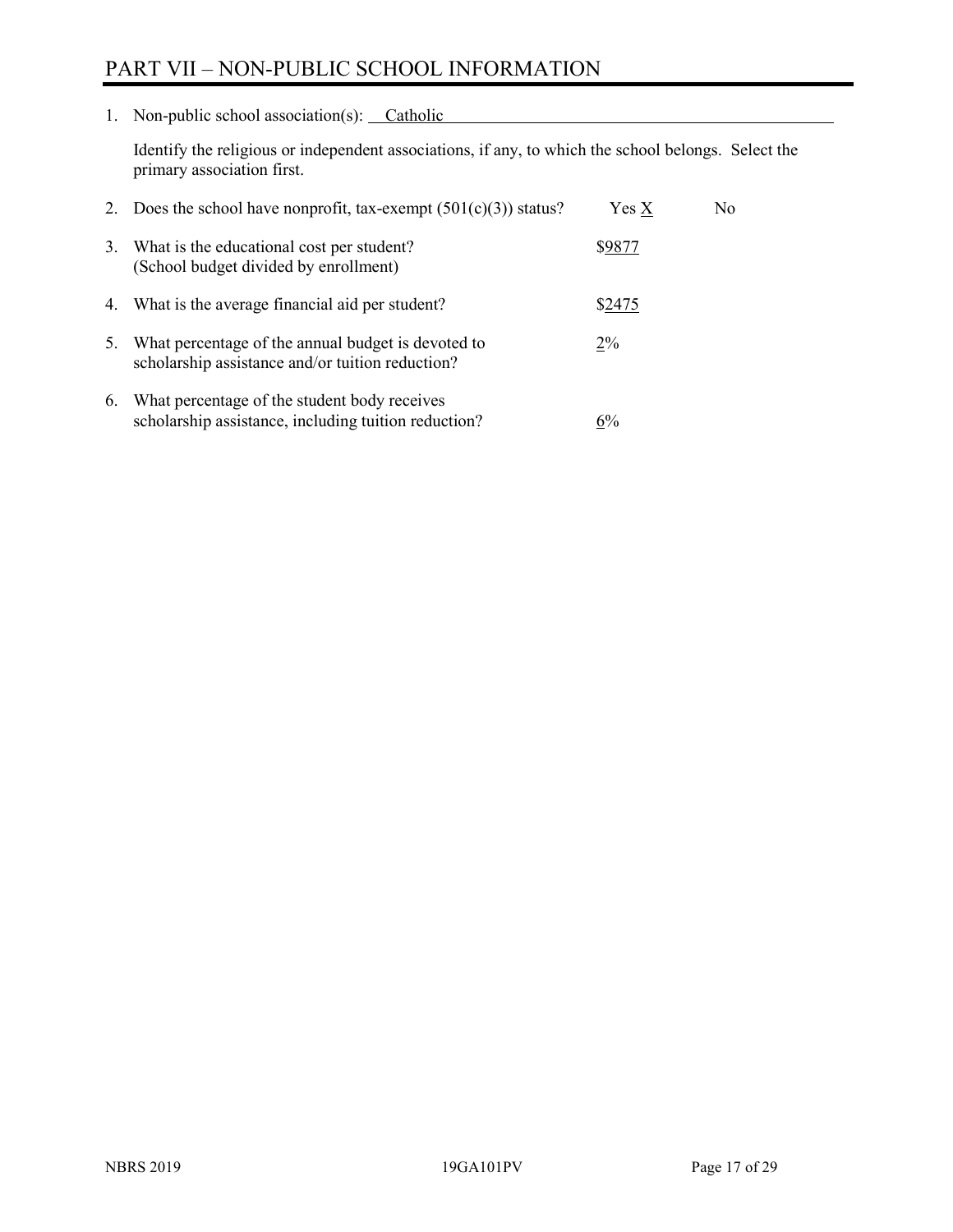# PART VIII – ASSESSMENT RESULTS FOR NORM-REFERENCED TESTS

### **REFERENCED BY NATIONAL NORMS**

| <b>Edition/Publication Year: 2011</b><br><b>Publisher:</b> Riverside<br>as: Percentiles<br>Publishing | <b>Subject:</b> Math | <b>Iowa Assessments</b><br>Test:<br>Form E | <b>Grade:</b><br>- 3     |
|-------------------------------------------------------------------------------------------------------|----------------------|--------------------------------------------|--------------------------|
|                                                                                                       |                      |                                            | Scores are reported here |

| School Year                                | 2017-2018 |
|--------------------------------------------|-----------|
| Testing month                              | Mar       |
| <b>SCHOOL SCORES</b>                       |           |
| Average Score                              | 85        |
| Number of students tested                  | 59        |
| Percent of total students tested           | 100       |
| Number of students alternatively assessed  | 0         |
| Percent of students alternatively assessed | $\theta$  |
| <b>SUBGROUP SCORES</b>                     |           |
| 1. Other 1                                 |           |
| <b>Average Score</b>                       |           |
| Number of students tested                  |           |
| 2. Other 2                                 |           |
| <b>Average Score</b>                       |           |
| Number of students tested                  |           |
| 3. Other 3                                 |           |
| <b>Average Score</b>                       |           |
| Number of students tested                  |           |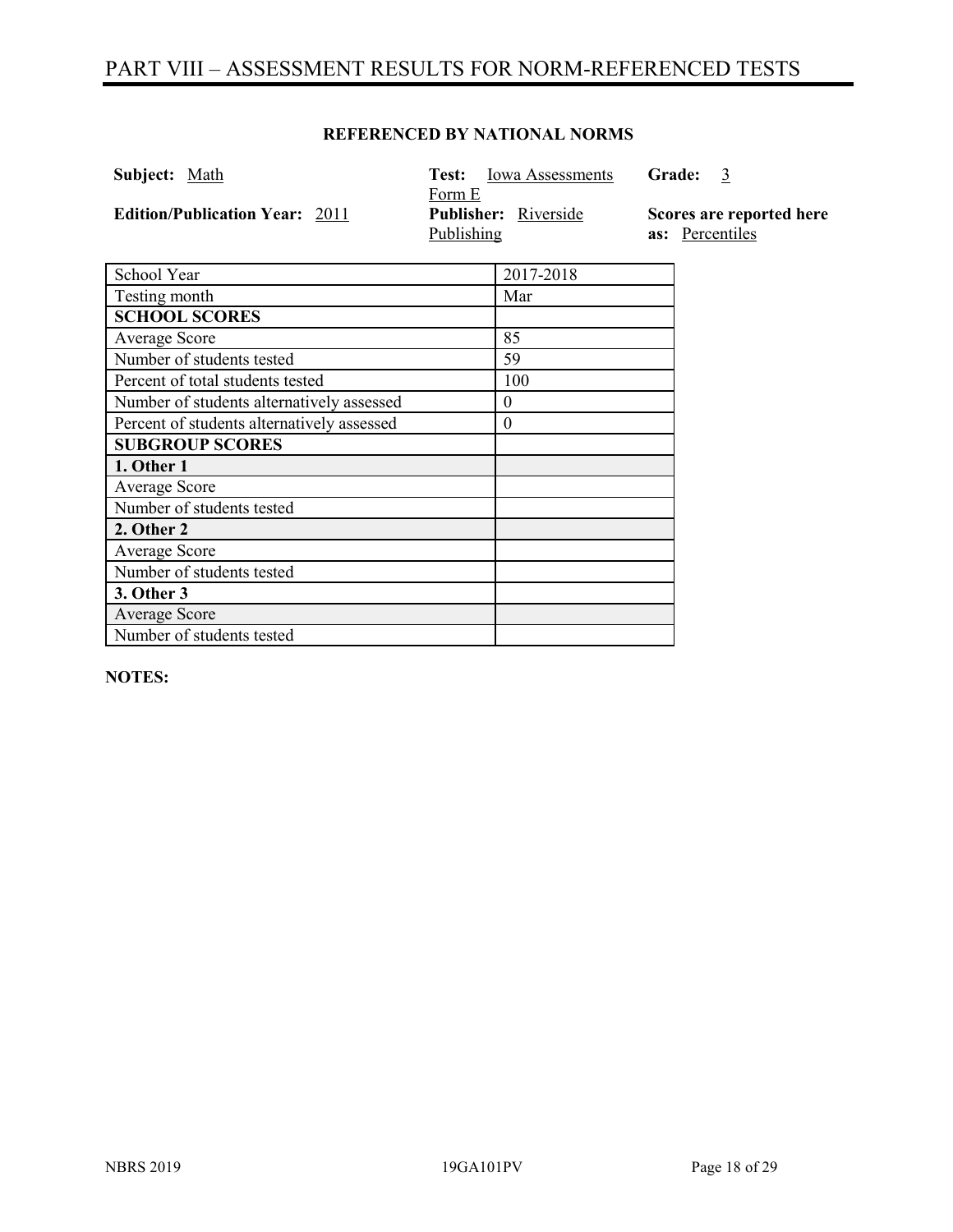| Subject: Math                         | Iowa Assessments<br>Test:   | Grade:<br>4              |
|---------------------------------------|-----------------------------|--------------------------|
|                                       | Form E                      |                          |
| <b>Edition/Publication Year: 2011</b> | <b>Publisher:</b> Riverside | Scores are reported here |
|                                       | Publishing                  | as: Percentiles          |

| School Year                                | 2017-2018      |
|--------------------------------------------|----------------|
| Testing month                              | Mar            |
| <b>SCHOOL SCORES</b>                       |                |
| <b>Average Score</b>                       | 76             |
| Number of students tested                  | 52             |
| Percent of total students tested           | 95             |
| Number of students alternatively assessed  |                |
| Percent of students alternatively assessed | $\mathfrak{D}$ |
| <b>SUBGROUP SCORES</b>                     |                |
| 1. Other 1                                 |                |
| <b>Average Score</b>                       |                |
| Number of students tested                  |                |
| 2. Other 2                                 |                |
| <b>Average Score</b>                       |                |
| Number of students tested                  |                |
| 3. Other 3                                 |                |
| <b>Average Score</b>                       |                |
| Number of students tested                  |                |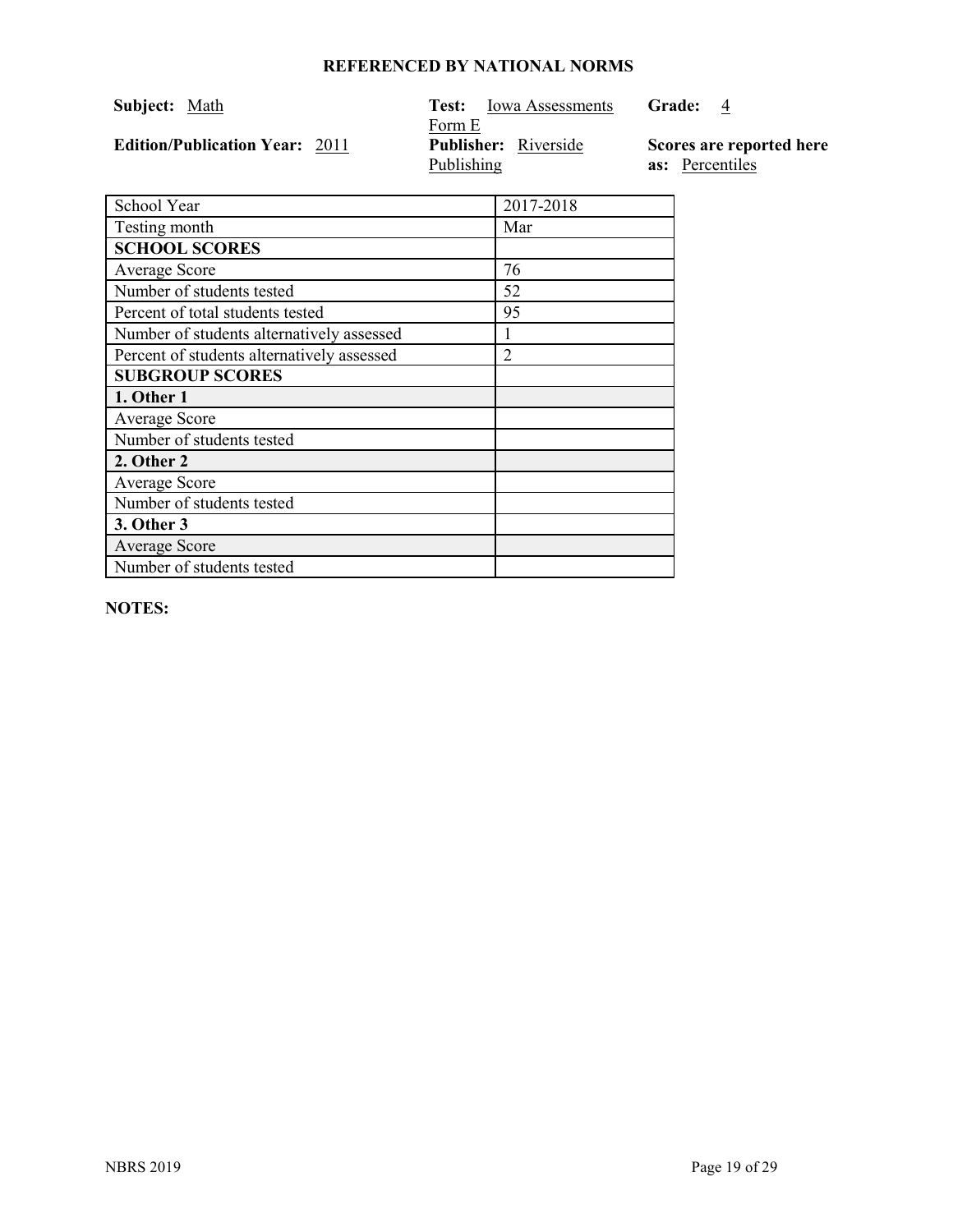| Subject: Math                         | Iowa Assessments<br>Test:   | Grade:                   |
|---------------------------------------|-----------------------------|--------------------------|
|                                       | Form E                      |                          |
| <b>Edition/Publication Year: 2011</b> | <b>Publisher:</b> Riverside | Scores are reported here |
|                                       | Publishing                  | as: Percentiles          |

| School Year                                | 2017-2018 |
|--------------------------------------------|-----------|
| Testing month                              | Mar       |
| <b>SCHOOL SCORES</b>                       |           |
| Average Score                              | 81        |
| Number of students tested                  | 58        |
| Percent of total students tested           | 98        |
| Number of students alternatively assessed  | 0         |
| Percent of students alternatively assessed | $\theta$  |
| <b>SUBGROUP SCORES</b>                     |           |
| 1. Other 1                                 |           |
| <b>Average Score</b>                       |           |
| Number of students tested                  |           |
| 2. Other 2                                 |           |
| <b>Average Score</b>                       |           |
| Number of students tested                  |           |
| 3. Other 3                                 |           |
| <b>Average Score</b>                       |           |
| Number of students tested                  |           |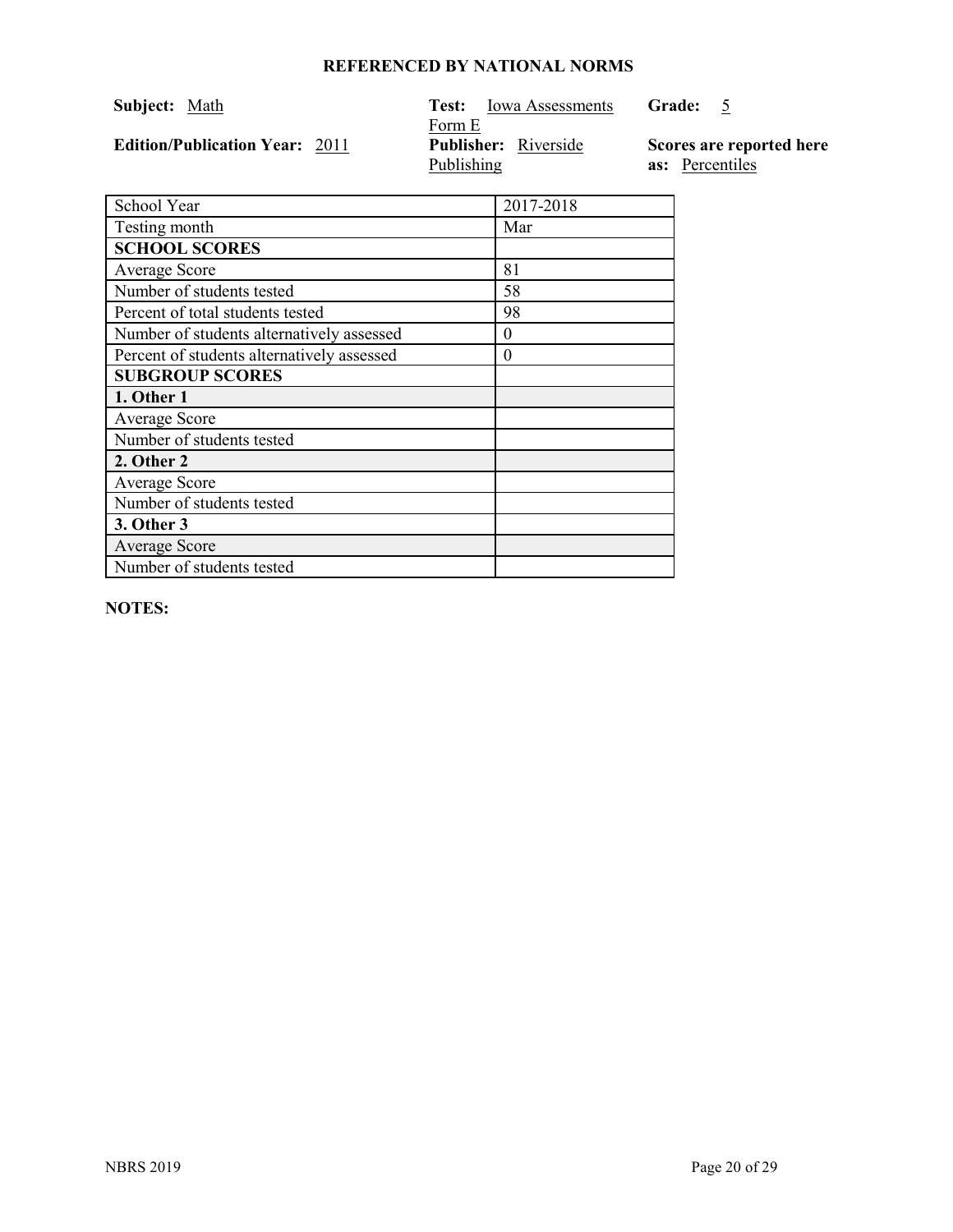| Subject: Math                         | Iowa Assessments<br>Test:   | <b>Grade:</b><br>$\mathfrak b$ |
|---------------------------------------|-----------------------------|--------------------------------|
|                                       | Form E                      |                                |
| <b>Edition/Publication Year: 2011</b> | <b>Publisher:</b> Riverside | Scores are reported here       |
|                                       | Publishing                  | as: Percentiles                |

| School Year                                | 2017-2018 |
|--------------------------------------------|-----------|
| Testing month                              | Mar       |
| <b>SCHOOL SCORES</b>                       |           |
| <b>Average Score</b>                       | 77        |
| Number of students tested                  | 60        |
| Percent of total students tested           | 98        |
| Number of students alternatively assessed  | 0         |
| Percent of students alternatively assessed | $\theta$  |
| <b>SUBGROUP SCORES</b>                     |           |
| 1. Other 1                                 |           |
| <b>Average Score</b>                       |           |
| Number of students tested                  |           |
| 2. Other 2                                 |           |
| <b>Average Score</b>                       |           |
| Number of students tested                  |           |
| 3. Other 3                                 |           |
| Average Score                              |           |
| Number of students tested                  |           |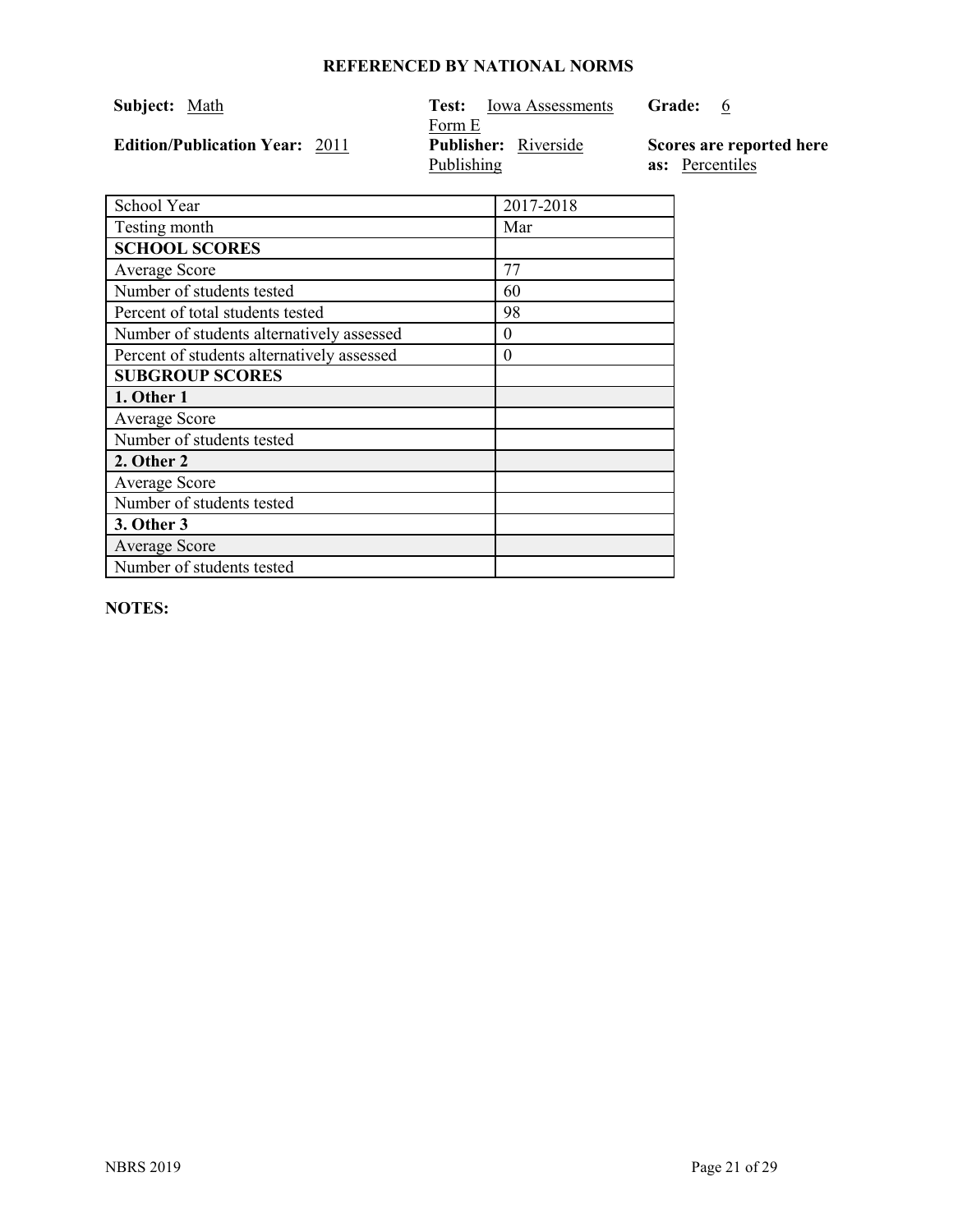| Subject: Math                         | Iowa Assessments<br>Test:   | Grade:                   |
|---------------------------------------|-----------------------------|--------------------------|
|                                       | Form E                      |                          |
| <b>Edition/Publication Year: 2011</b> | <b>Publisher:</b> Riverside | Scores are reported here |
|                                       | <b>Publishing</b>           | as: Percentiles          |

| School Year                                | 2017-2018 |
|--------------------------------------------|-----------|
| Testing month                              | Mar       |
| <b>SCHOOL SCORES</b>                       |           |
| Average Score                              | 74        |
| Number of students tested                  | 38        |
| Percent of total students tested           | 100       |
| Number of students alternatively assessed  | $\theta$  |
| Percent of students alternatively assessed | $\theta$  |
| <b>SUBGROUP SCORES</b>                     |           |
| 1. Other 1                                 |           |
| <b>Average Score</b>                       |           |
| Number of students tested                  |           |
| 2. Other 2                                 |           |
| Average Score                              |           |
| Number of students tested                  |           |
| 3. Other 3                                 |           |
| <b>Average Score</b>                       |           |
| Number of students tested                  |           |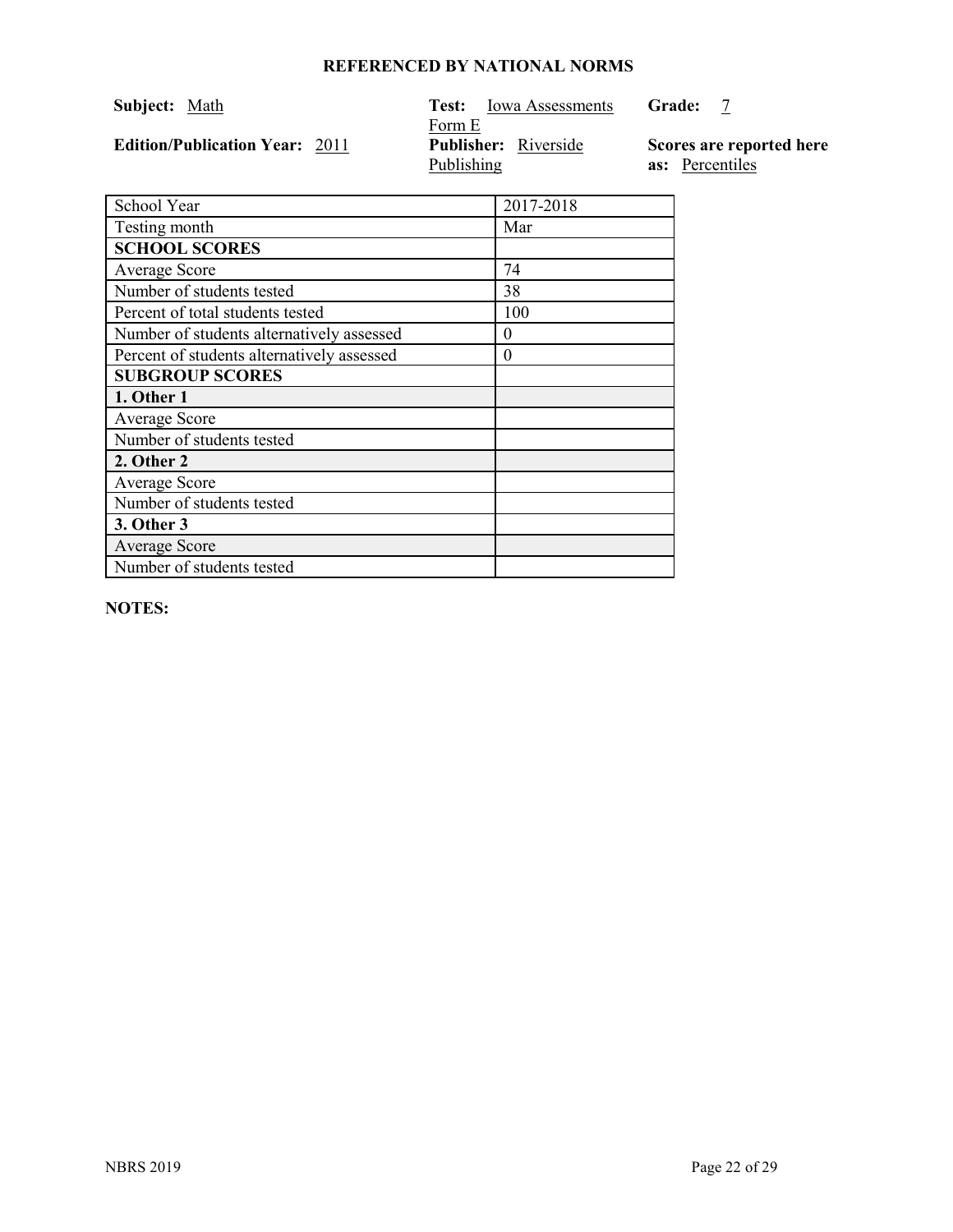| Subject: Math                         | Iowa Assessments<br>Test:   | <b>Grade:</b>            |
|---------------------------------------|-----------------------------|--------------------------|
|                                       | Form E                      |                          |
| <b>Edition/Publication Year: 2011</b> | <b>Publisher:</b> Riverside | Scores are reported here |
|                                       | Publishing                  | <b>as:</b> Percentiles   |

| School Year                                | 2017-2018 |
|--------------------------------------------|-----------|
| Testing month                              | Mar       |
| <b>SCHOOL SCORES</b>                       |           |
| Average Score                              | 75        |
| Number of students tested                  | 53        |
| Percent of total students tested           | 98        |
| Number of students alternatively assessed  | $\theta$  |
| Percent of students alternatively assessed | $\theta$  |
| <b>SUBGROUP SCORES</b>                     |           |
| 1. Hispanic/Latino                         |           |
| Average Score                              | 77        |
| Number of students tested                  | 13        |
| 2. Other 2                                 |           |
| Average Score                              |           |
| Number of students tested                  |           |
| 3. Other 3                                 |           |
| Average Score                              |           |
| Number of students tested                  |           |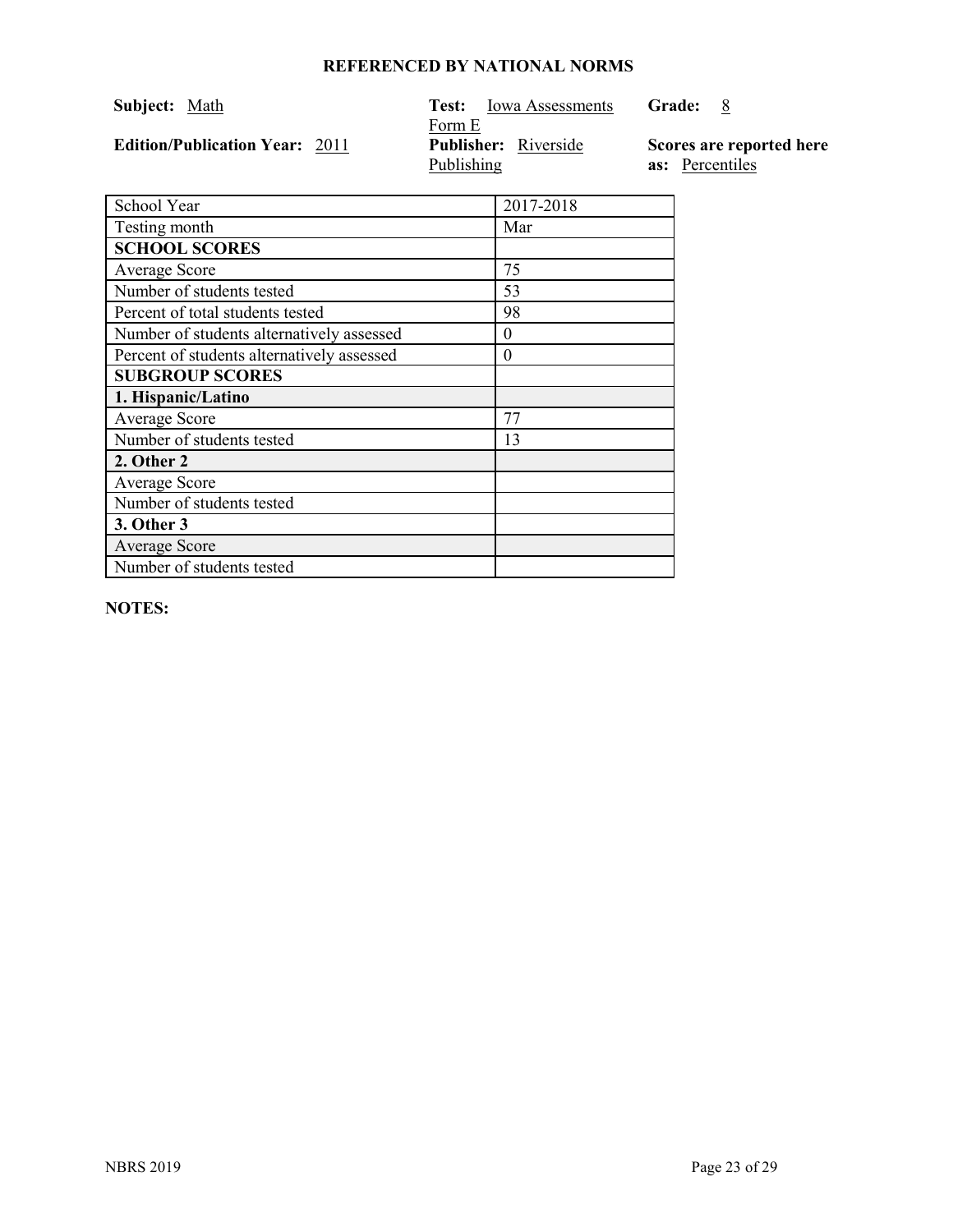| Subject: Reading/ELA                  | Iowa Assessments<br>Test:   | <b>Grade:</b><br>$\mathfrak{Z}$ |
|---------------------------------------|-----------------------------|---------------------------------|
|                                       | Form E                      |                                 |
| <b>Edition/Publication Year: 2011</b> | <b>Publisher:</b> Riverside | Scores are reported here        |
|                                       | Publishing                  | <b>as:</b> Percentiles          |

| School Year                                | 2017-2018 |
|--------------------------------------------|-----------|
| Testing month                              | Mar       |
| <b>SCHOOL SCORES</b>                       |           |
| Average Score                              | 83        |
| Number of students tested                  | 59        |
| Percent of total students tested           | 100       |
| Number of students alternatively assessed  | $\Omega$  |
| Percent of students alternatively assessed | $\Omega$  |
| <b>SUBGROUP SCORES</b>                     |           |
| 1. Other 1                                 |           |
| <b>Average Score</b>                       |           |
| Number of students tested                  |           |
| 2. Other 2                                 |           |
| Average Score                              |           |
| Number of students tested                  |           |
| 3. Other 3                                 |           |
| <b>Average Score</b>                       |           |
| Number of students tested                  |           |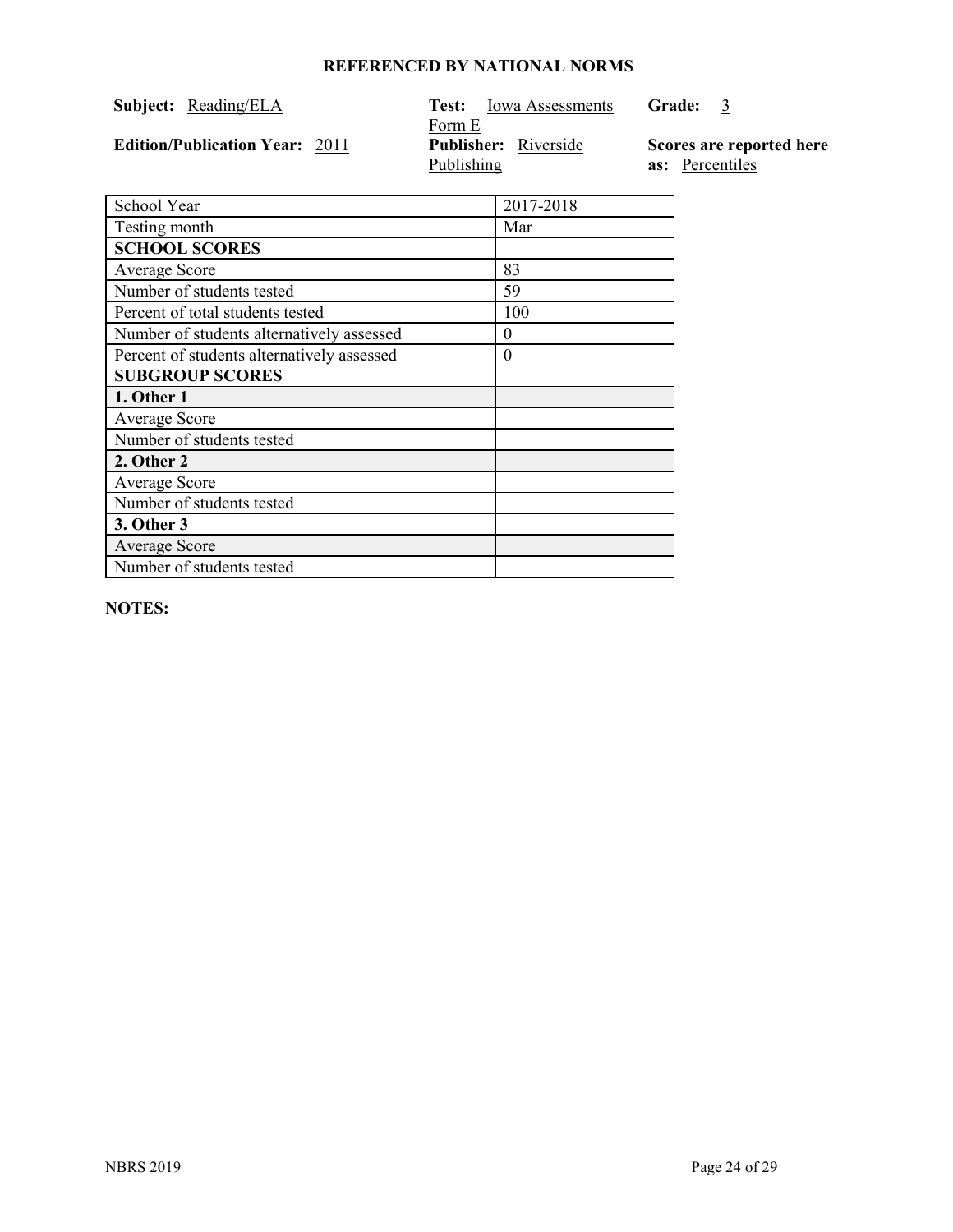| <b>Subject:</b> Reading/ELA           | <b>Iowa Assessments</b><br>Test: . | Grade:<br>4              |
|---------------------------------------|------------------------------------|--------------------------|
|                                       | Form E                             |                          |
| <b>Edition/Publication Year: 2011</b> | <b>Publisher:</b> Riverside        | Scores are reported here |
|                                       | Publishing                         | <b>as:</b> Percentiles   |

| School Year                                | 2017-2018 |
|--------------------------------------------|-----------|
| Testing month                              | Mar       |
| <b>SCHOOL SCORES</b>                       |           |
| Average Score                              | 76        |
| Number of students tested                  | 52        |
| Percent of total students tested           | 95        |
| Number of students alternatively assessed  |           |
| Percent of students alternatively assessed | 2         |
| <b>SUBGROUP SCORES</b>                     |           |
| 1. Other 1                                 |           |
| <b>Average Score</b>                       |           |
| Number of students tested                  |           |
| 2. Other 2                                 |           |
| <b>Average Score</b>                       |           |
| Number of students tested                  |           |
| 3. Other 3                                 |           |
| <b>Average Score</b>                       |           |
| Number of students tested                  |           |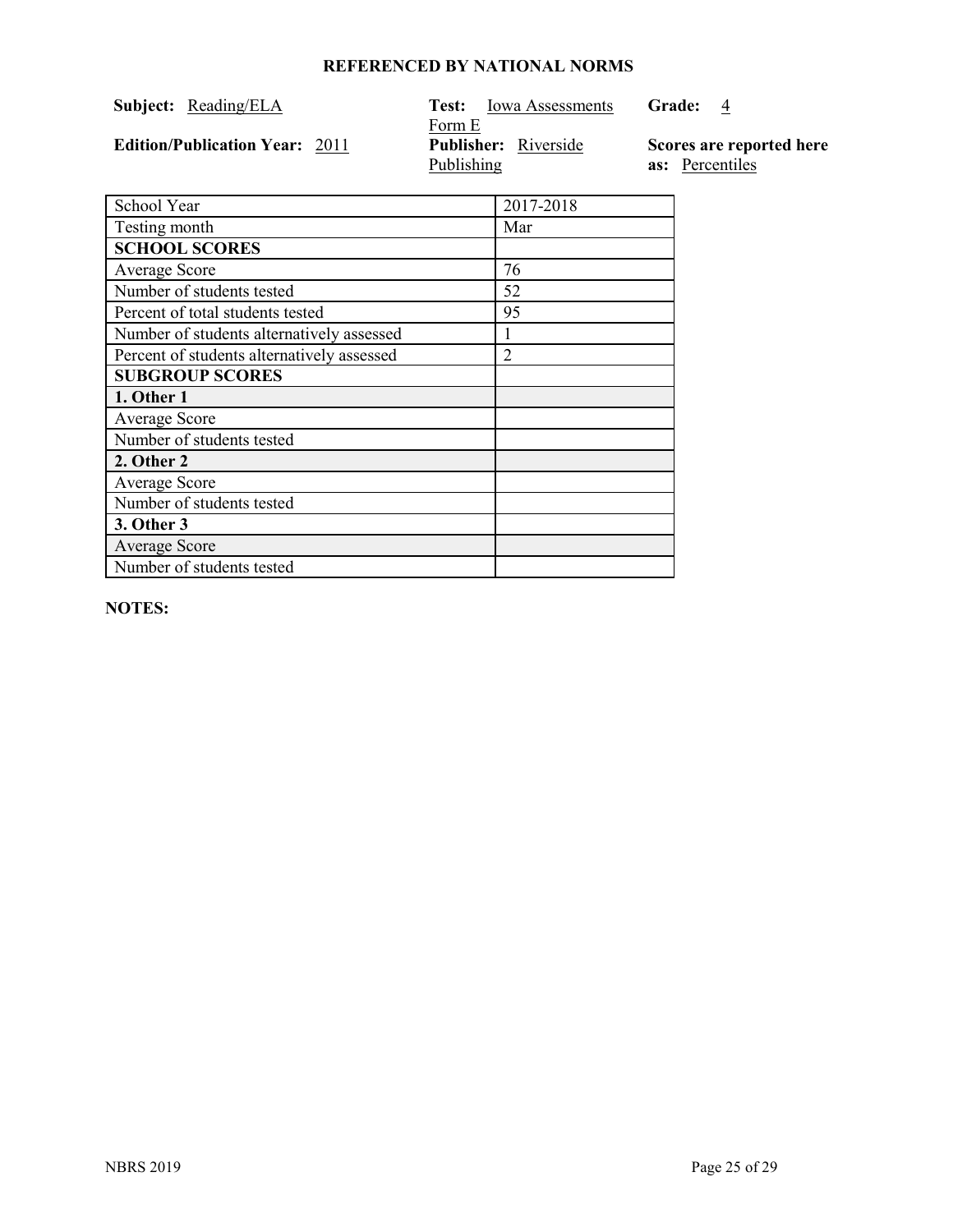| Subject: Reading/ELA                  | Iowa Assessments<br>Test:   | Grade:                   |
|---------------------------------------|-----------------------------|--------------------------|
|                                       | Form E                      |                          |
| <b>Edition/Publication Year: 2011</b> | <b>Publisher:</b> Riverside | Scores are reported here |
|                                       | Publishing                  | as: Percentiles          |

| School Year                                | 2017-2018 |
|--------------------------------------------|-----------|
| Testing month                              | Mar       |
| <b>SCHOOL SCORES</b>                       |           |
| <b>Average Score</b>                       | 83        |
| Number of students tested                  | 58        |
| Percent of total students tested           | 98        |
| Number of students alternatively assessed  | $\theta$  |
| Percent of students alternatively assessed | $\Omega$  |
| <b>SUBGROUP SCORES</b>                     |           |
| 1. Other 1                                 |           |
| <b>Average Score</b>                       |           |
| Number of students tested                  |           |
| 2. Other 2                                 |           |
| <b>Average Score</b>                       |           |
| Number of students tested                  |           |
| 3. Other 3                                 |           |
| <b>Average Score</b>                       |           |
| Number of students tested                  |           |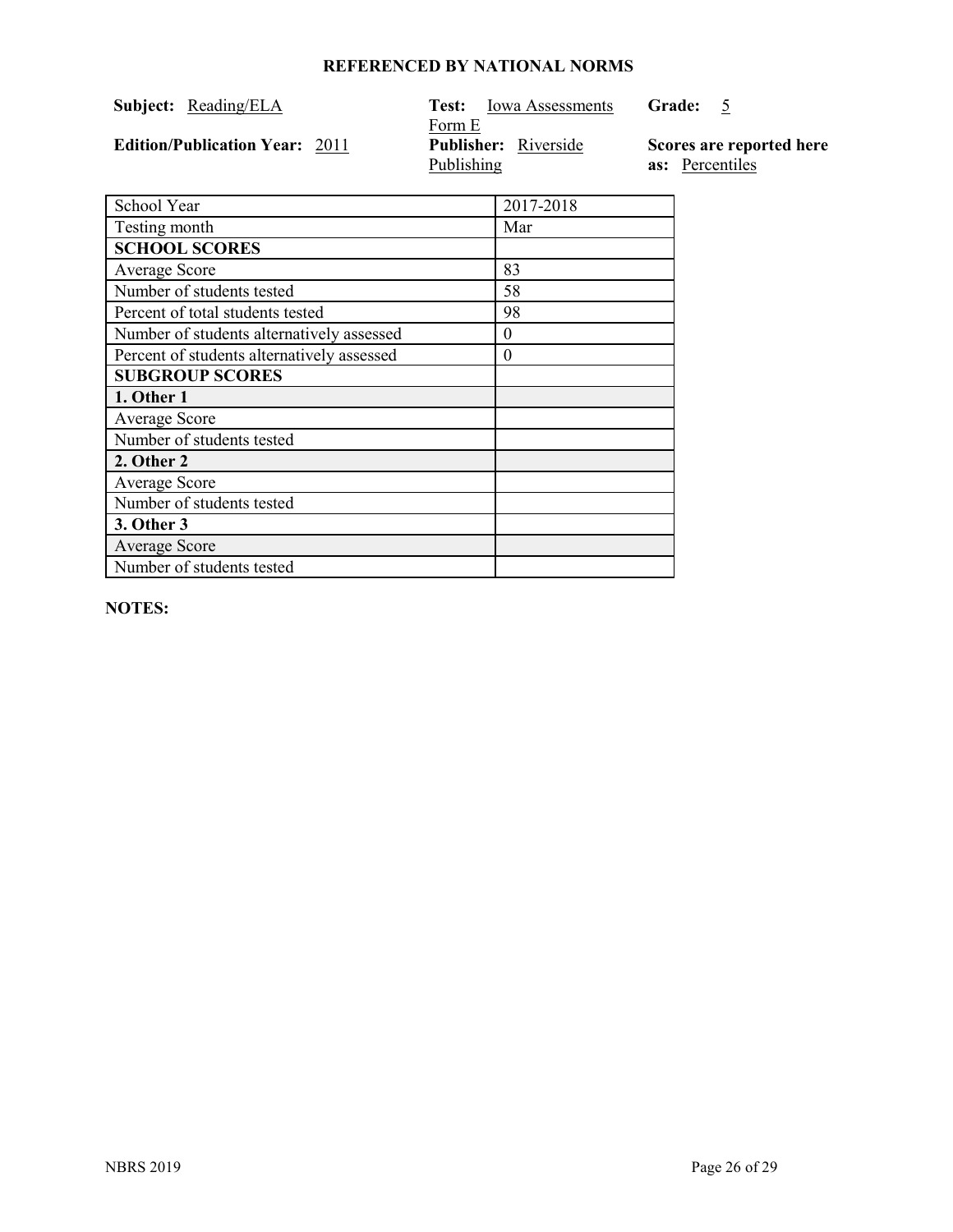| Subject: Reading/ELA                  | <b>Iowa Assessments</b><br>Test: - | <b>Grade:</b><br>$\mathbf b$ |
|---------------------------------------|------------------------------------|------------------------------|
|                                       | Form E                             |                              |
| <b>Edition/Publication Year: 2011</b> | <b>Publisher:</b> Riverside        | Scores are reported here     |
|                                       | Publishing                         | <b>as:</b> Percentiles       |

| School Year                                | 2017-2018 |
|--------------------------------------------|-----------|
| Testing month                              | Mar       |
| <b>SCHOOL SCORES</b>                       |           |
| Average Score                              | 74        |
| Number of students tested                  | 59        |
| Percent of total students tested           | 97        |
| Number of students alternatively assessed  | 0         |
| Percent of students alternatively assessed | $\theta$  |
| <b>SUBGROUP SCORES</b>                     |           |
| 1. Other 1                                 |           |
| <b>Average Score</b>                       |           |
| Number of students tested                  |           |
| 2. Other 2                                 |           |
| <b>Average Score</b>                       |           |
| Number of students tested                  |           |
| 3. Other 3                                 |           |
| <b>Average Score</b>                       |           |
| Number of students tested                  |           |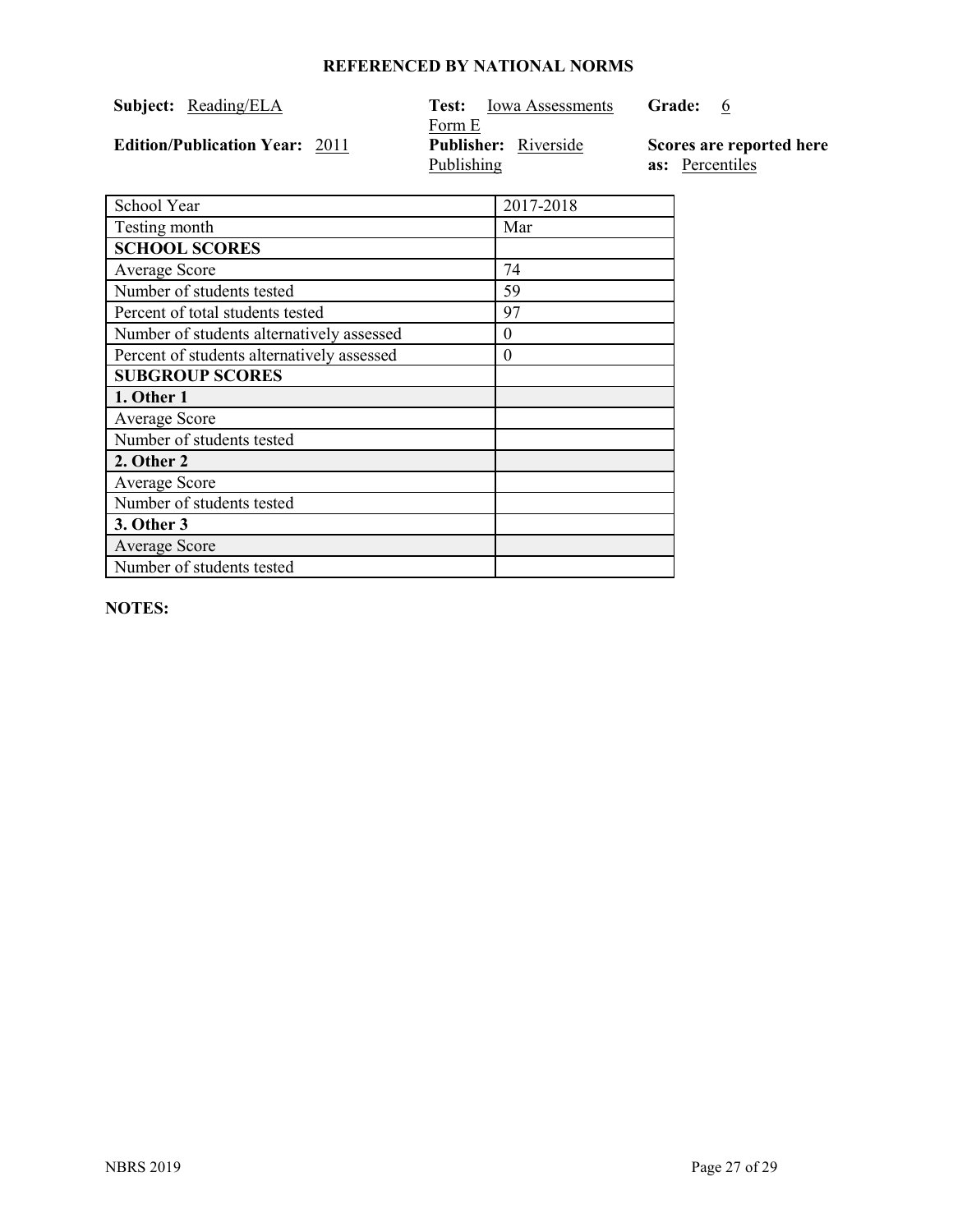| Subject: Reading/ELA                  | Test:                | Iowa Assessments            | Grade: |                                                    |
|---------------------------------------|----------------------|-----------------------------|--------|----------------------------------------------------|
| <b>Edition/Publication Year: 2011</b> | Form E<br>Publishing | <b>Publisher:</b> Riverside |        | Scores are reported here<br><b>as:</b> Percentiles |

| School Year                                | 2017-2018 |
|--------------------------------------------|-----------|
| Testing month                              | Mar       |
| <b>SCHOOL SCORES</b>                       |           |
| <b>Average Score</b>                       | 73        |
| Number of students tested                  | 38        |
| Percent of total students tested           | 100       |
| Number of students alternatively assessed  | $\Omega$  |
| Percent of students alternatively assessed | 0         |
| <b>SUBGROUP SCORES</b>                     |           |
| 1. Other 1                                 |           |
| <b>Average Score</b>                       |           |
| Number of students tested                  |           |
| 2. Other 2                                 |           |
| <b>Average Score</b>                       |           |
| Number of students tested                  |           |
| 3. Other 3                                 |           |
| <b>Average Score</b>                       |           |
| Number of students tested                  |           |